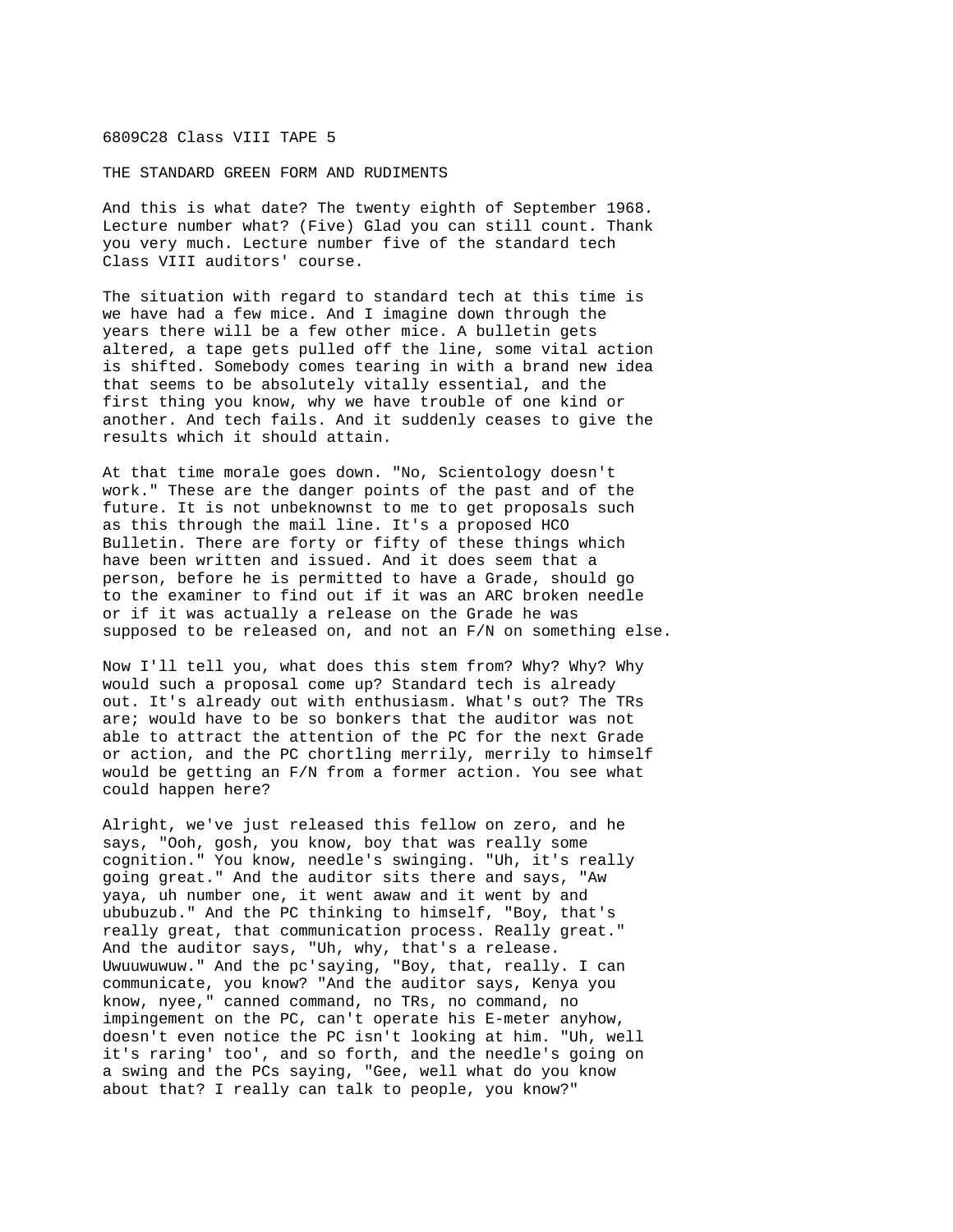The only other condition this could occur on is if it was a busted E-meter. Now in the first place, if it's an ARC broke needle, you're getting the PC sitting here like this. "Duh." And the auditor says, says, "Catfish, gollawong." And the PC says, "Awawang. Yeah. Oogh. Nya, oog, Log." And the auditor says, "Well I'm glad that's a floating needle", and so forth. The PC never would answer on any of his questions.

It could also occur on one of these kooky stage four needles. It goes up and does a little hitch and goes down. You ever heard of a stage four needle? I saw somebody just go "Uh!" What's a stage four needle? A stage four needle is a stage beyond three, which is dead. (Laughs) You can get a meter, you can get a meter on a PC and he sits down in session and goes up and hitches and falls, and it's doing about a two inch sweep. And it goes up and it goes, it hiccups at the top, and it goes down, and you say, "Have you ever been shot?" And it does the same thing, and "What's your name?" And it'll do the same thing. And you kick him in the shins and it'll do the same thing. And there's absolutely no meter change of any kind whatsoever. It isn't hardly connected to anybody. Which is really the truth. It isn't connected to anybody. And it goes on and it does this weird dance. Well if a person doesn't know what one of those needles is as far as an ARC broke needle is, you can get a swinging needle. It isn't connected to anybody either. And the questions which you ask don't change it. In ordinary auditing an F/N broadens,-narrows, responds just to that degree. You start overrunning it you'll see your F/N is going narrower and narrower and narrower and narrower and it packs up.

PC, you get an F/N and then the PC has the cognition, he actually states the cognition on which he gets an F/N, and you see the F/N widen up. In other words, an auditor'd have to be a complete dolt to need such an arbitrary on his lines.

Now this is based on the fact that somebody has trained some auditor in an academy on the TRs, something on this basis. "What is TR0?" "It's the TR in the book you... and I think I heard about it." "Good, fine. You passed. Now, what's TR1?" "That's the number of the other TR." "Good. What are the rest of the TRs?" "Oh, I know all them." And that would all... he could possibly know about TRs to require such a regulation.

One of the conditions of auditing is that you have the PC in session. He has to be aware of the auditor, and in communication, and answer up, and so forth. Well, if he wasn't doing any of these things, naturally you would have to send him to the examiner to find out if it was a real F/N. But the situation would be so peculiar. But to stop everybody, everywhere from ever progressing in a session just because some supervisor hasn't been able to teach an auditor to audit, and just because there's been one PC last May who went all the way through the lines with a stage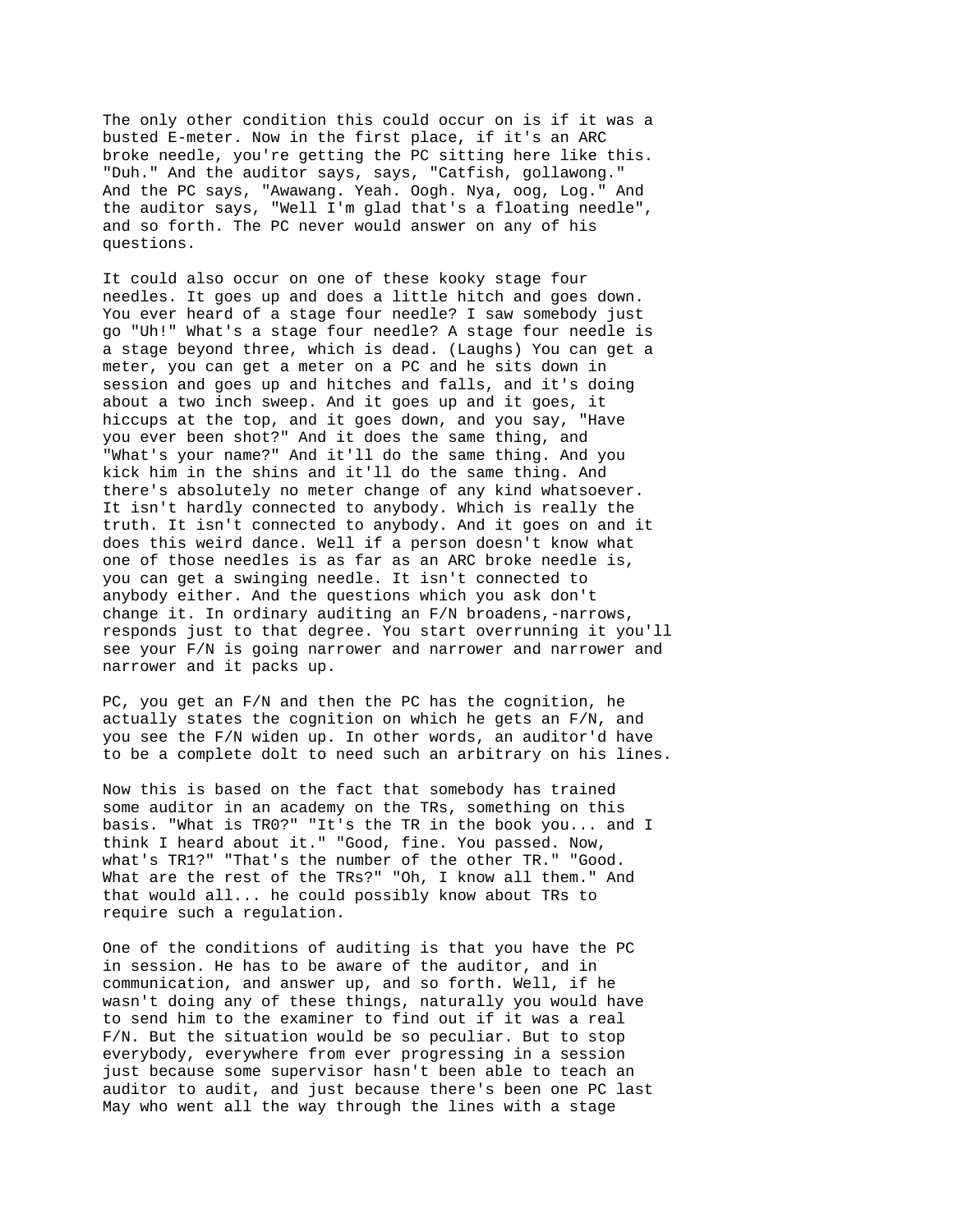four needle and nobody ever noticed that he didn't know he had ever been audited, and didn't know he'd ever been in session, just to introduce that sort of an arbitrary would, of course, be completely nuts. Inspection before the fact is the standard line. If you're not having trouble on some line don't do anything about it. If you are having trouble on some line, do something about it. And it follows in auditing too. You're having trouble with the PC, well, you do something about it.

Now when I berate and start tearing you apart for wanting a nickel in the slot-type approach to auditing it is because you are asking for something which will make you a rotten auditor. If you don't know what you're doing, and if you don't know what the standard action would be for that, you ought to go back and study your TRs and a few other things.

It wouldn't be an occasion then to put a regulation in after the fact of not having trained somebody. Do you see? Now there are rote commands which are the standard processes. But you receive an order, something like, "Rehab former lifetime releases" Now what the hell do you wants What now; how could anybody under god's green Earth write down all the words that would have to fit in the ensuing action. They couldn't. It couldn't be done because it wouldn't fit all the cases. Because there are many different types of former lifetime releases or this lifetime releases, and, you see, what you're doing is rehabbing former releases. So you say "Rehab former releases." Well how would you go about finding these things? Auditor - that is your problem. And if you can't solve that with the PC sitting in front of you, you ought to quit. Do you see what you're doing? You have to know what you're doings And then do it with great economy. And then if the session is running like an express train, what're you going to do? Inspect after the fact every couple seconds?

Now, I'll give you an idea, you know? "Do you have an ARC break? That reads." "Uh, oh, yeah. Uh, yeah, I was feeling pretty bad yesterday. I got a letter; very bad." "OK. Was it a break in A, R, C, U? U? That reads." "Yeah. I couldn't understand any part of it." "Good. C, D, E, I," using the words to somebody who isn't educated. "Curious." "Curious about what it was" "Curious about the understanding of it?" "Yeah, that's right. Hey yeah, that's, you know what? I thought it was the stuff in the letter, it wasn't in the letter. I never could dig it. I, I didn't dig it. Wow!" Skin tone looks good, good indicators, everything is fine, and the needle goes whum-whum. F/N.

Now you're going to say, "Do you have an ARC break? Did that floating needle float on the ARC break cognition which you had?" Mm-mm. You're not going to say anything about it at all. You're going to say, "You're needle's floated. That's it. Thank you."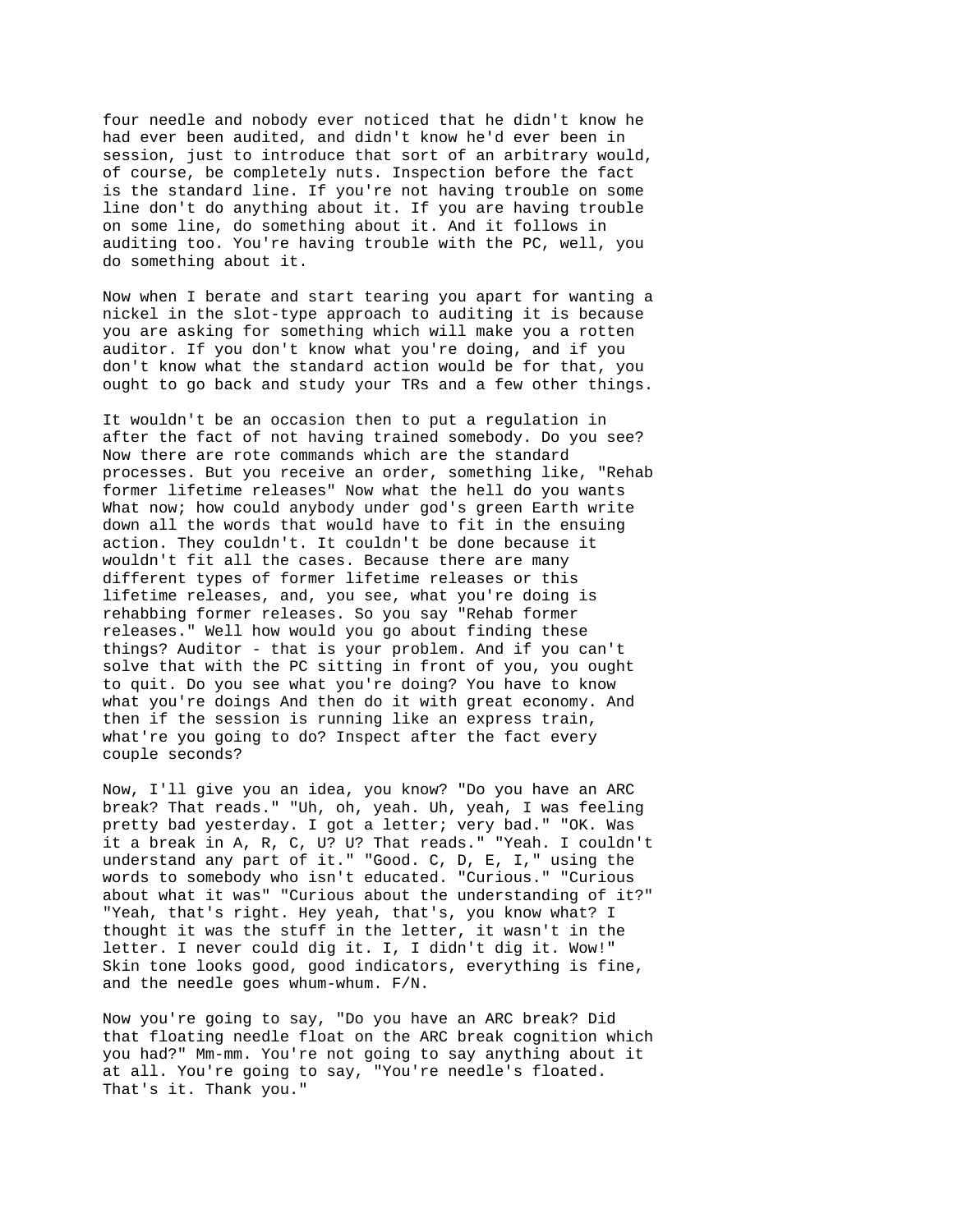Now. Your F/N is now in on the rudiments, which are simply setting the PC up, then you simply swing into the session. Now because there're this many variables you would now have to say, "It didn't clean. See? So do you have an earlier ARC break of a similar nature?" Or, "Do you have an earlier, similar ARC break?" "Did you have one like that before?" Man, we're talking about communication. We're not talking about words. You have to know what you're after. You're after the ARC break similar to this which occurred before.

Now, it doesn't matter what language you say it in as long as it communicates to the PC, and you know what you want. Otherwise you're liable to get something kooky. You want similar, earlier ARC break. You got it?

Now supposing you're auditing some guy. Supposing you're busy auditing some guy. And he doesn't know what the word ARC break is. Or, suppose he's got a complete mis-definition of the thing. He thinks an ARC break is an overt, or something he busted when he was a kid.

You're going to have to know what you are asking for, so that you can communicate it as an auditor. As an auditor you are trying to communicate a thought or sense. Now why should anybody try to escape his responsibility on the whole subject to the degree of wanting a canned word by which to ask a perfectly ordinary routine question? If you know your business you don't have to have those.

Now on the Grade processes, yes, you had better know those words exact, exact, exact, because they're very carefully worked out. But again you can't administer a Grade process if you don't know what you're asking for.

It's your job as an auditor to, to, to deliver it to the PC. To receive the answer and know what the hell to do with it. And there isn't anybody under god's green Earth can give you a whole bunch of canned balderdash that does your job for you. Now I'll point something out to you. I have already done quite enough without also writing all the words you use. Now that is not a wide open invitation that every time you get yourself into a corner you suddenly shift processes. Now recognize the difference between a process and a question. There's a fantastic width between a process and a question.

I'm going to give you a kooky one I read in a folder. You can have an infinity of wrongnesses, but some of them are funnier than others. You say that this auditor said to the preclear, "Do you have a present time problem?" And the preclear said, "Oh, yes." "Good. What postulate created that problem? Good. Now what counter postulate met that problem? Good. Now what postulate created that problem? "And the funny part of it is, that the TA sort of, went up, and the session all went to pieces, because I think the problem was that his chair was tippy, and it didn't have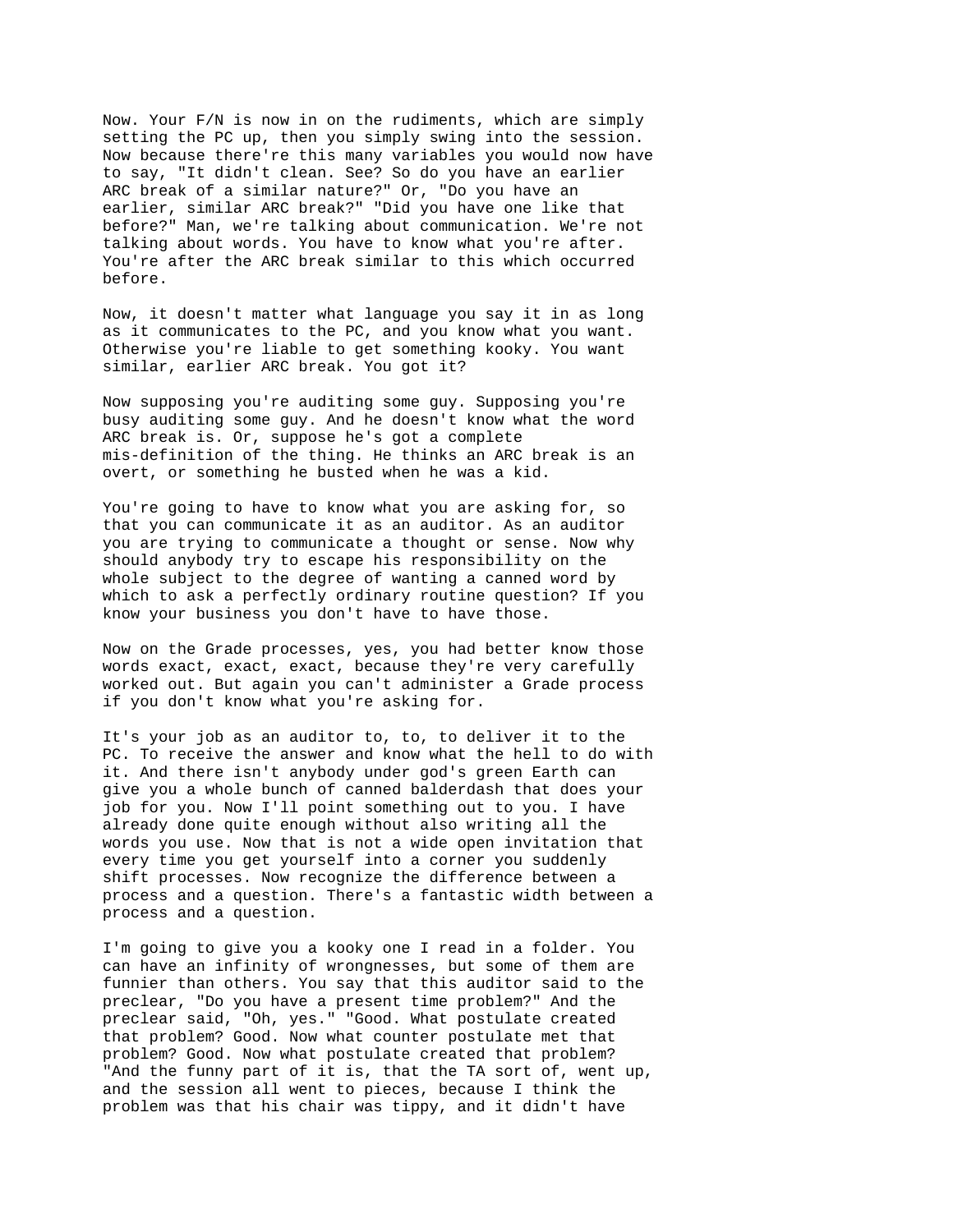anything whatsoever to do with any problem. It had to do with the auditor didn't clear the environment in the first place. See, he's actually asking the; he had some canned idea.

He got this from someplace, I don't know where, that you clear up problems by what postulate did you make, what counter postulate did you make. Now he of course is taking the definition of problem is a postulate, counter postulate. He tried to audit this by definition. But note that is was also in the wrong part of the session. He didn't notice that the PC was sitting there almost falling out of his chair, because one leg was busted. Now this is one hell of an awful, lousy level of awareness, if you want to even dignify it by calling it a level of awareness.

So the auditor's supposed to be there, he's supposed to be on the ball, and he's supposed to do what he's supposed to do in order to come down on a certain, exact line and keep the PC herded on to that line. So we know that it would be the most fatal to audit over an ARC break.

You audit over an ARC break, it's an absolute law, it's nobody's opinion I assure you, you audit a PC over an ARC break he'll go eventually into the sad effect. Yet, at Saint Hill one time I saw a PC who had been walking around for three months with an ARC break that people had audited in every session over the top of. She was in grief, she was in a complete sad effect, she was an absolute text book case of sad effect. And there wasn't one single person there ever asked her if she had an ARC break of long duration. Until I noticed this character walking around, and I got an auditor by the scruff of the neck, and I said, "Pull the ARC break of long duration, would you please?" And he did so, and the case cheered up and everything was great.

You see, there're certain things that are meaningful. Like, an ARC break, audited over the top of, puts the PC into a sad effect. And there aren't any exceptions. And it is a rule. And it is a law. And any time the law is disobeyed, you cut your throat as an auditor, and the PCs throat.

So you always pick up your ARC break as the first thing in the session. 'Cause it's completely fatal to audit somebody over the top of.

Now, the person who has the ARC break who says he doesn't have an ARC break has had somebody tell him he did have an ARC break when he didn't. He protested, and since that time ARC broke has read. And, an educated auditor asks him immediately for, "Did anybody ever tell you you had an ARC break when you didn't?" Cleans up the false read.

Or, this reverse thing can happen, more rarely. More rarely, but it can happen. He said, "Do you have an ARC break?" Doesn't read, the auditor says, "That's clean." And the PC says, "The hell it is." So the auditor says, "On ARC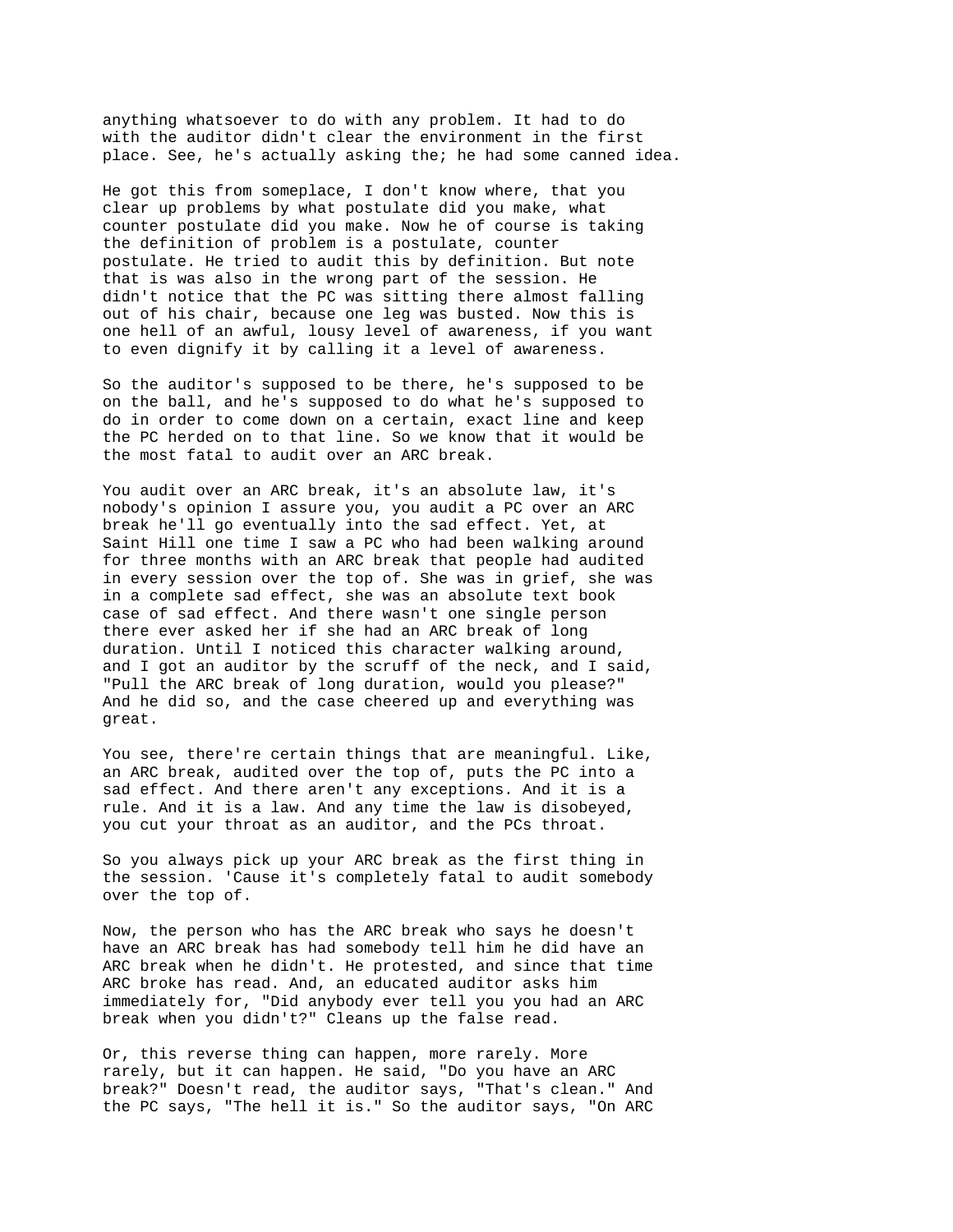breaks, has anything been suppressed?" And you get the suppress off. Now you say, "Do you have an ARC break?" And the PC says, "Yeah, that was my ARC break. People never taking up my ARC breaks." So, it now doesn't read, but the PC is cheerful about it. So it can be positive or negative. But your educated auditor, your educated auditor takes this up. This is something he takes up. He doesn't sit there like a damn bump on the log waiting for the next piece of telex tape to pass through his skull.

Auditing is something that is understood. You only get into fire fights over PCs if you don't know what you're doing. So we don't ever audit over an ARC break. And we never leave a false read on. And we never leave a false no-read on. We handle it.

Now, the next thing we take up is a present time problem. And a present time problem means present time problem, the problem the PC has now, a problem which he does have. You never get into any trouble about this or a definition. It comes up or it doesn't come up. And the reason we take up a present time problem is very elementary indeed, as you will not ever change a case that is audited over the top of a present time problem. You won't do him any harm, but you're never going to get any change. He doesn't change. And that is proved by graph after graph after graph after graph after graph, dozens, dozens, dozens, dozens, dozens, hundred of PCs. I finally traced it back and isolated exactly what is was that gave an unchanging graph. The presence of a present time problem. Work was done in '55, '56, Washington. No change.

So you going to audit this guy over a present time problem? Well then you're going to audit him to no change. Where you going to get an F/N? You're not. Where're you going to get the TA doing anything? You're not. What you trying to do? Cut your throat?

Alright. Similarly, you asked him if he has a present time problem, and he says; you say that reads. And he says, "Oh, no, not againl God damn. Every time I get into session and I try to get auditing done, why that reads, and so on. I suppose I have got a present time problem." And you say, "Alright. Has anybody ever said that you had a present time problem when you didn't have one?" "Oh my god, yesl Bda-bda-da-da-bab-bda-bda-da-dabab. Bdee-dee, bdee-dee, bda-da, and so on and so on and so on, and I never can get into the body of the session because they all say there's a present time problem with the Ruds, and so forth, and all dba-ba-ba- pow-pow. Pow-pow-pow-pow-pow. Pow. F/N. You say, "The needle floated. We're going to take up whatever we're going to take up."

Now the reverse can be true, more rarely, that you say, "Do you have a present time problem? That doesn't read." Funny, you see him look a little puzzled. Just but very often won't say, puzzled, it didn't read. Look a little bit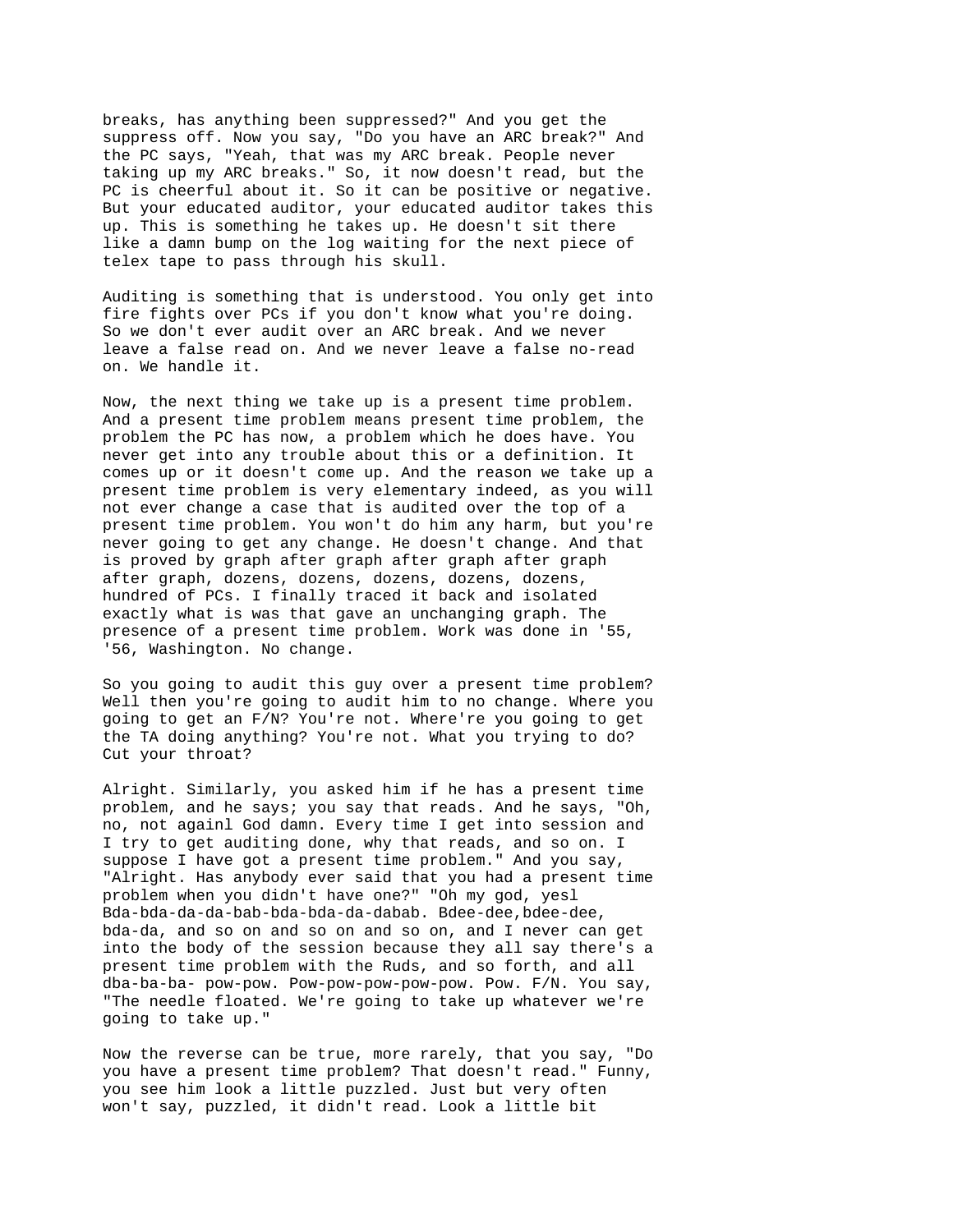baffled. And you could say, "Well, should it have read?" "Oh, yeah, gee, you know? I just have been served with a writ for federal income tax from the Eskimos", and so on. "And boy, it's a problem, because I don't know any Eskimos." Anyway, you say, "Alright. On the present time problem has anything been suppressed?" "Yeah, yeah I have to suppress it. If I don't suppress it I'll never get anything done." It doesn't clean up. "Is there an earlier time you suppressed a problem? Anything you care to say at this particular time? Do you want to tell me more about the Eskimos, or any damn thing you care to say?" It's itsa or earlier. Green form rule is invariable. It is itsa or earlier, or a listing process.

That's all you ever do on a green form. Itsa, earlier, or a listing process. And there're certain things on the green form which you list. Says environment. Alright. If there's something wrong with the environment do a remedy B. If he's connected to a suppressive person or a suppressive group, anything in that department that comes up on the green form, you do an S and D. Continuous present time overts comes up, you do the prevent process. You say, "What about all black? Doesn't that require some special process?" No, not necessarily. I don't care if the PC goes on being all black. If he wants to be all black that's alright with me. Do you follow?

But the PC is; you didn't follow. The PC is worrying about his Grades. He's worrying about his field. He's worried about this or he's worried about that. So it'll clean up on itsa and earlier. "Yeah, yeah, everything I see is black. I don't ever see anything. I close my eyes and it's all black." And so on. "Did you ever notice this earlier?" "Yes. Yeah." "Alright, when was that?" "Oh, I don't know. Spokane." "What was going on then?" "Oh that's right. We ran this engram and everything went black. Huh. What do you know?" Needle goes voomp. F/N.

What the hell are you doing something complicated for? It's itsa or earlier. That is the law of the green form. On certain points of the green form you do a list. So. Itsa or earlier. If it doesn't clean on itsa, it cleans on earlier.

Now I can see you putting together a beautiful, rote process. Knock it off! What you have to know is, itsa or earlier.

Now, how do you ask for itsa? Knock it off. "Do you have a present time problem?" "Oh yeah, my god. I'm about to lose my job and oh, wow, and so on, and then how will I meet my alimony payments because, oh, my god, you know, woo. Wow.~ "OR. Do you have a present time problem?" Read. "Is there an earlier, similar problem?" Didn't clean on itsa. So you gotta go earlier. And you can run it back, back, back, back, and all of a sudden you've got it. You got it back to basic. Then you have to know your mechanics, don't you? You have to know the composition of the mind. You have to know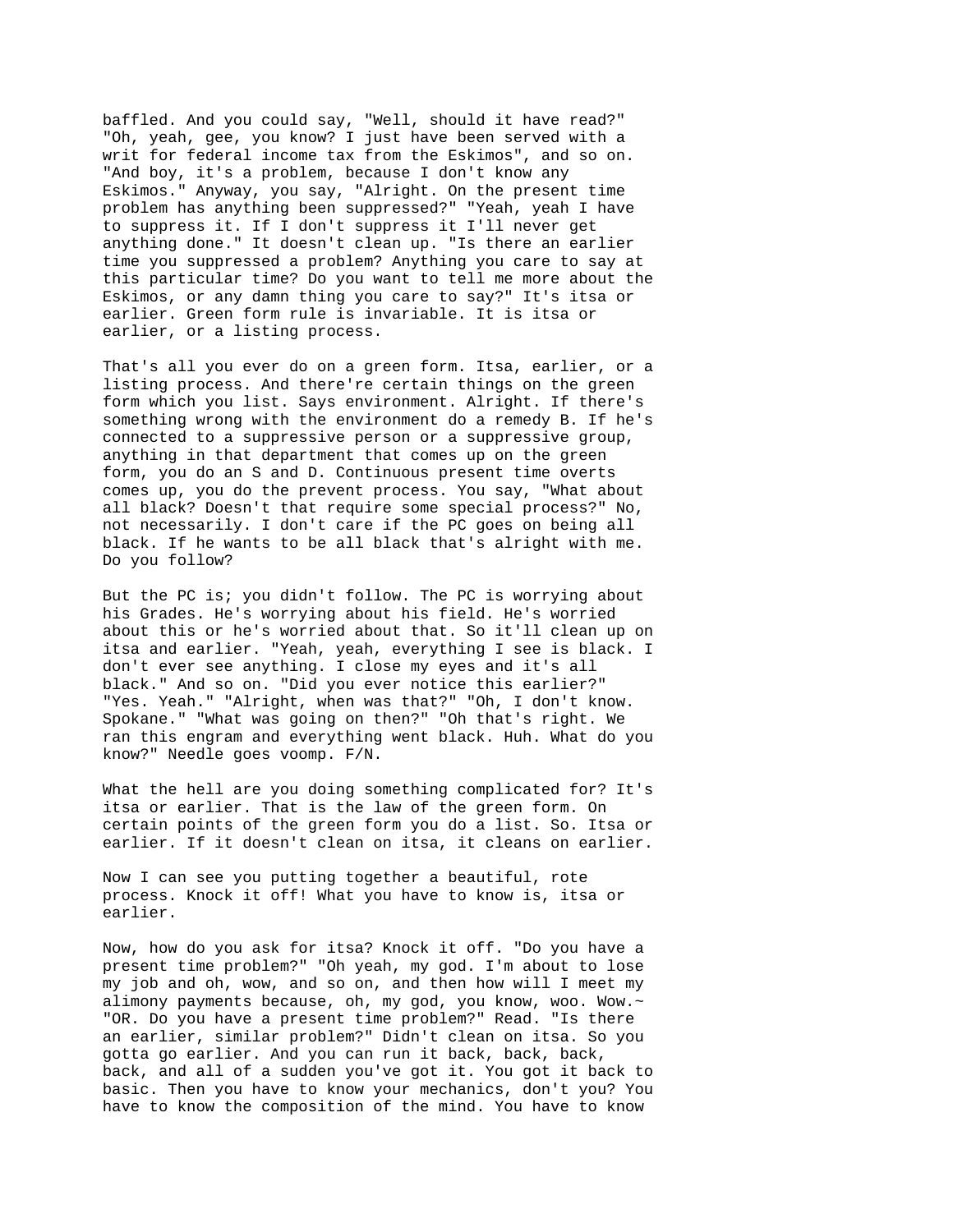that you have to reach the basic point where the chain started in order to get total freedom on the total chain. You have to know that. You don't just know itsa or earlier, you have to know why. How come you run it earlier? Well, if it doesn't free late on the chain you; there's an earlier on the chain to make it free. If it does free late on the chain it hasn't got any basic under it. Or, it's a simply tripped off and released at that particular point. You've made him think the right thought that moved him off the mass.

Simple. Too simple. It is so simple that it is the most easily misunderstood thing anybody can think of. In the first place you're trying to teach somebody something about something they very well may have. A reactive bank. Now, when you say present time problem there are so many people that say, "Oh yes, I've got a present time problem," and they miss the rest of the sentence. And you're trying to teach them this, you restimulate 'em. A problem.

I brought up one here in yesterdays' lecture, and I said the incredible can hang up a track, and two students only learned this about it. That it applied to them. And I didn't tell them because it applied to them. And I couldn't care less that it applied to them. Do you understand? I taught them that because it applies to other cases. And I am talking to an auditor, not a case.

There is a rule about this. A very broad rule about this, that in later years has been violated.

Auditors and students do not have cases. When we first found out they had cases and thought they had cases was about thirteen years ago. And it became illegal, while being a student and while being an auditor it is very, violently illegal to have a case. You don't have one at that time. That's it. Do you understand? Those are the facts of life.

We had a gag here happen the other day. Somebody says, "You're late. Why did you arrive?" And the person said, "I need a review because I've got an ARC break." How can anybody get up to Class VI and not know that a student doesn't have a case? Students don't have cases.

So, when I'm trying to communicate to you I'm not talking about your bank. To hell with your bank. I am not talking out of my bank as philosophers and experts in this line have only done for the last four or five quadrillion years. So you can pay me the compliment of not listening through yours. It's very remarkable to have principles which came up way the hell and gone back on the track of Dianetics and Scientology, principles of the early years. They still hold good. They hold so good that they function at OT8. Fantastic The stuff which is being taught to the lowest grade auditor is valid all the way through to OT8. Fantastic! So when you're learning a simplicity of this character you are learning a simplicity of this character.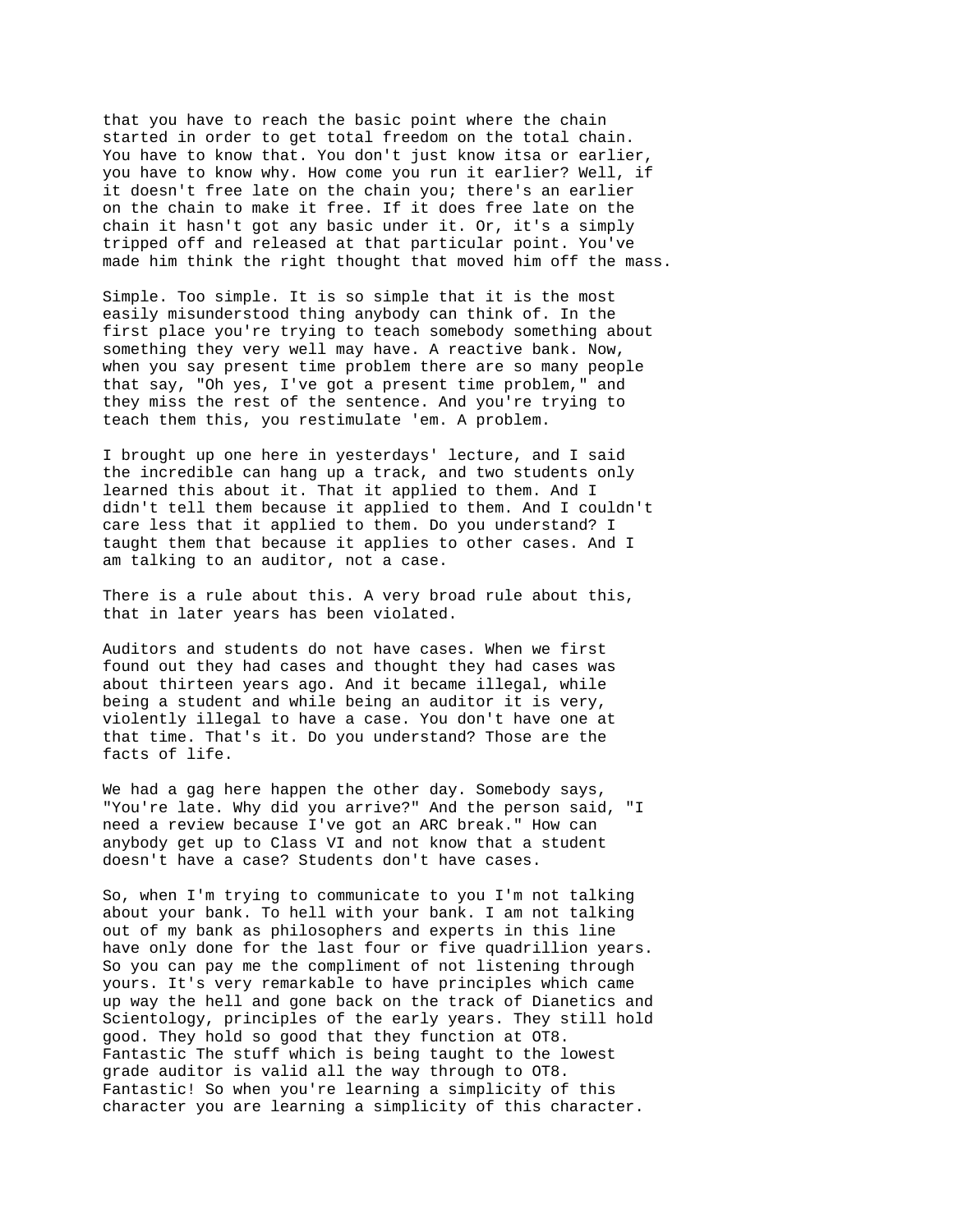Nobody's trying to solve your case. Nobody's even trying to give you a cognition. I'm just telling you what the hot dope is.

Those three things, those three things that are absolutely, completely impossible to audit over the top of, include the withhold. So you've got ARC break, PTP and withhold. You will never get away with it. And neither will the PC. Nothing.

How many ways can you pull a withhold? You can pull them the easy way, you can pull them the hard way. I have pulled withholds by moving my chair over in front of the door and said, "It's perfectly OK. I can sit here the rest of the night. I am going to hear it." But that was after I checked it over to make sure that it was a real withhold. That it wasn't a false read. That the symptoms and manifestations of the withhold were very, very present. And the PC wasn't going to tell me his withhold. Well I knew damn well there was no reason to proceed beyond that point. I would just be wasting my time, so I would just simply say, "Well, I can sit here the rest of the night until you tell me. There's another system which is highly workable.

Alright. Good. We will sort this out on the meter. You're not going to give me the withhold, we'll sort this out on the meter. Have you murdered somebody? Good. Where did you bury the body? Have you robbed a bank? Do you strangle children? Are you a rapist by prof... " "Oh no, god, nothing like that." "Alright, what is it like?" "Oh, well, I just so and so and so and so."

Huh. "I'm short twenty five dollars today in my cashiers' till and can't find it. And I didn't want to tell anybody." In other words, you exaggerate the withhold. But that's after you've made sure that it is a withhold. There's no false read in connection of it. Connection with it. It is a withhold. It does read.

Now there is a slight danger about rock slams which turn on on withholds, occasionaly, is you can get them off with invalidate while they're still hot. Now you can turn off a rock slam by putting in the button invalidate on it. It doesn't mean the person's innocent, you've just cooled off the rock slam. Now the person may be innocent, but when you put in invalidate then you also have to put in suppress. You can't just put in invalidate and have it cool off, without then also putting in suppress to find out was it just smush out.

A rock slam is basically an invalidation. Therefore, if you invalidate somebody hard enough on some subject he can turn on a rock slam. An invalidative question, asked with sufficient ferocity can itself turn on a rock slam. It can be done. But that isn't all the rock slams there are.

We had a criminal, I use the word advisedly because it wasn't a very big criminal, but nevertheless a criminal,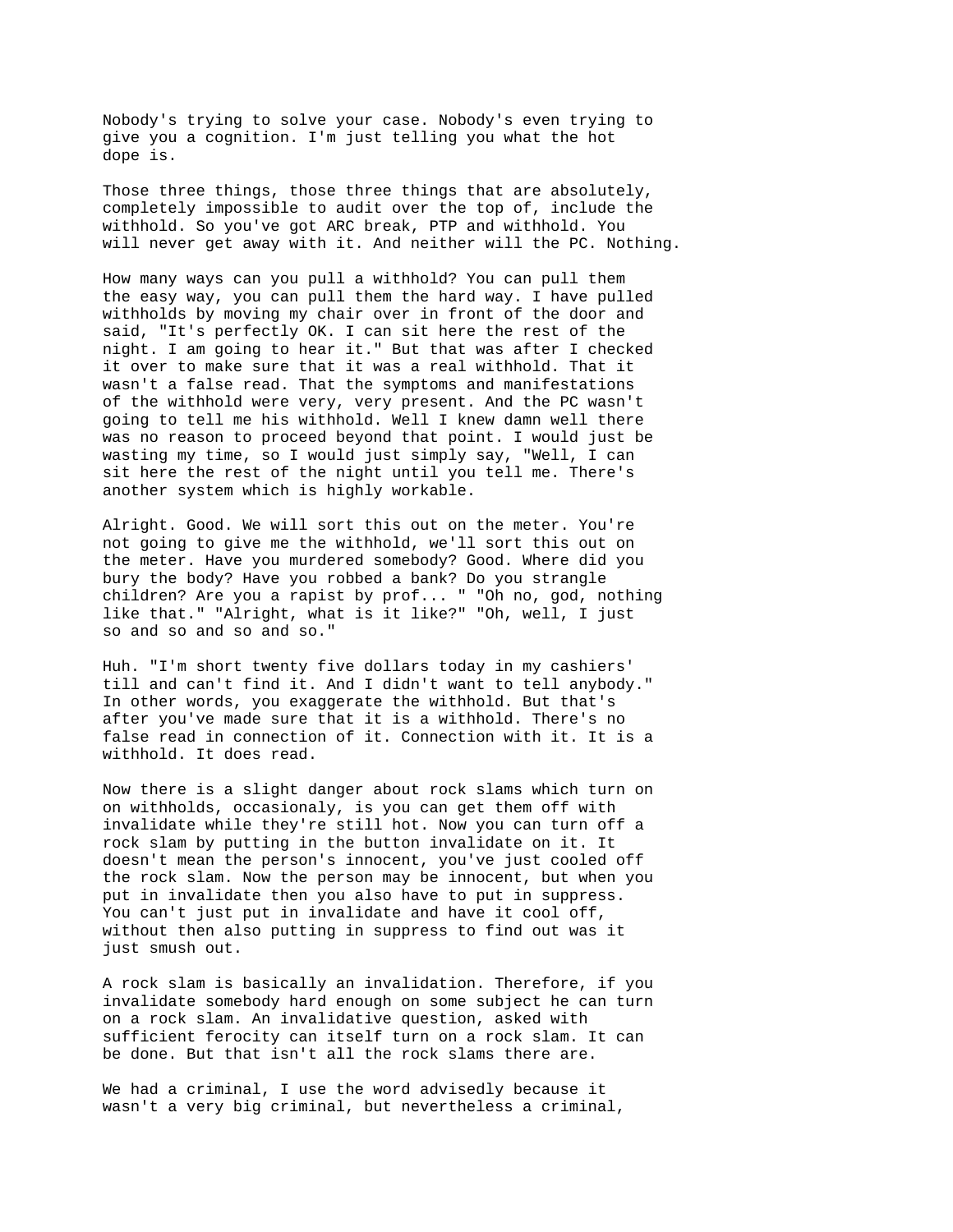just the other day, that had a rock slam. We cooled it off with invalidate. And then it didn't read. And she was supposed to have stolen a hundred dracma. It didn't read. It exhonerated her. She even had two hundred dracma on her. And then, a few weeks later, a thousand dracma disappeared, and she had it. Too many coincidences. The rock slam, actually, was perfectly accurate. The person was a thief. But it did cool off with invalidate. So remember, if you cool a rock slam off with invalidate, you've also got to put suppress and not-is and a few other things in, and make sure that you don't turn it back on again. Your job as an auditor is not to turn off rock slams or turn them on, it is to discover the truth.

There's any gods' quantity of ways you can approach the whole subject of withhold. There have been many bulletins concerning it. An auditor, if he understands what a withhold is all about, is all about, he can handle withholds. Now a missed withhold is what is in the rudiments. So you have to not only detect that it exists, but you have to find where and when it was missed. And I see folder after folder where it says, "Do you have a missed withhold?", the auditor says. "Yeah, yep. I stole a pin from HASI." "Good. That cleans the question. We will now go to the body of the session." PC doesn't think anything, natters, ble-blop-bloop-jep.

Doesn't even repeat the question, doesn't ask who nearly found out, nothing. Just missing. Do you follow?

So, this is, is kooky, kooky-Ruds. See? Now you wonder why you haven't, if you haven't flown the needle by the time you've got to missed withhold, and you wonder why it doesn't fly on missed withhold, it's just that the where and when, by whom it was missed has been omitted. You have to know the theory of a rudiment. It is not enough to know a rote.

Now we go down into other matters but frankly, from there on you're on safe ground. You're on safe ground. Nobody's gonna do anything very weird. Now the only violations of this is taking up the obvious ARC break. The guy was given a wrong item. He's ARC broken about it in the last session. PC is ARC broken after the session, the session consisted of listing for an item. He obviously has a wrong item. The longer you spend asking if he has an ARC break, the more of a fool you are. Obviously he's got an ARC break, because that is what, a wrong item causes an ARC break. You look in the folder, there are eighteen items reading on the list, and he's given an item that he didn't list, and the auditor gave him the item. Do you know that was the first trouble on lists? We always have trouble on lists. First trouble on lists was the auditor suggesting items to the PC. We've come further than that now. We've only come as far as it doesn't matter whether he's given a wrong item or not.

But this is important. The lads got an obvious ARC break,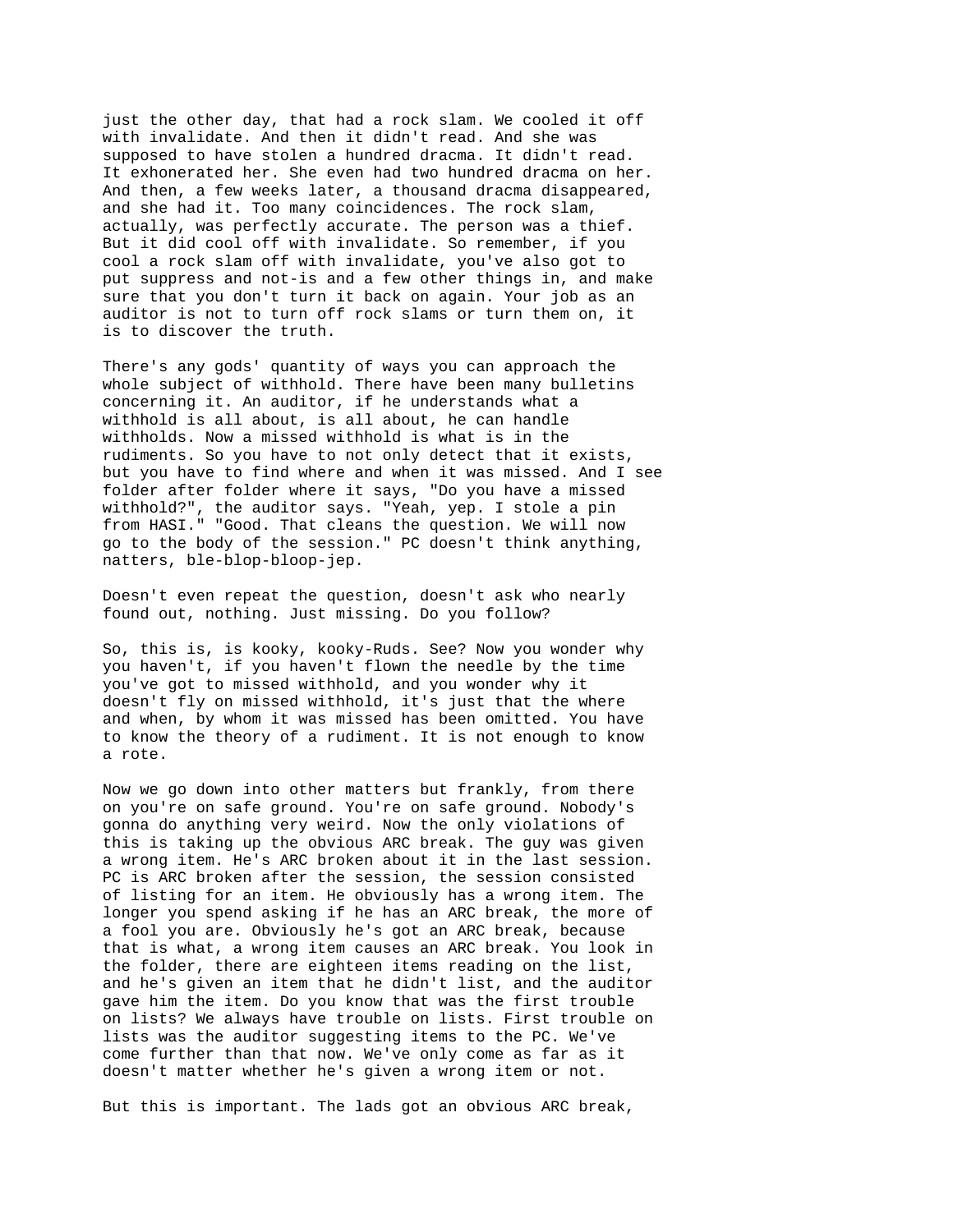because you're repairing the last session which had a wrong item. You're repairing 5A and you find the third BD item was the one he was given. If you get a hold of this guy, wrrrr. Now you're going to put in Ruds to correct the item. Aw, don't be an ass. See, if you know your business, and you know you know your business, you know that a wrong item off a list is going to have produced an ARC broken PC. And if you ask for the ARC break he is seldom sufficiently technically oriented to know that that is the source of the ARC break. So of course you can't pull it. So you can box around for an hour and a half, auditing across the known ARC break, just busting him to pieces. So of course you handle the known ARC break. If it wasn't an ARC break, alright. So the PC comes into session, "Alright. In the last session we see we had a list here, it runs 118 pages. Oh, yeah, yes. We have this list, and how'd you feel about that?" "Oh god almighty, oooh." "Well, I wish to indicate to you the list was over listed. Alright. We're going to check this list now. Was it the first item?" Bong! "Alright, that's good. That was the first item on the list. Your item is free fall. Thank you very much." OK. Good indicators come in. You now say, Rudiments."

Do you follow?

I saw a session, there is a session in the case folders there that is in a complete howl. The PC was sent in by C/S to have a wrong item corrected, and the auditor asked for an ARC break.

And it goes on for column after column, because the PC is insufficiently educated to know he's ARC broken because he's got a wrong item. It goes on and on. Well, they pull more ARC breaks without getting anywhere, because pulling ARC breaks over the existence of the ARC break can also be painful. It goes on for pages. Wound the PC right up in the rag bag.

So the rudiments, Now that doesn't in any way violate the rudiments. The guy walks into session saying, "Oh my god, what am I going to do? Oh my god, what am I going to do?" He sits down in the chair, "Oh my god, what am I going to do?" Picks up the cans, "My god, what am I going to do?" You would be a very, very foolish auditor if you didn't say, "Do you have a present time problem". Elementary.

You don't Q and A on other things then the rudiments, however. PC comes into session and says, "Well, I suppose you think you're going to do something with me. Heheheh. Myanyayaya. You think you're an auditor do you?", and so forth. My response to that is, "There you go, there are the cans. Do you have a missed withhold?" Pongl Booml "Something wrong?" "Oh, no, I'm sweetness and light. As a matter of fact I did have a little withhold. I stole a pin once from HASI." "Good. Thank you very much. Do you have a withhold?" "Yeah, I ate your lunch." You know, something like that. Well, it'll be obvious. And having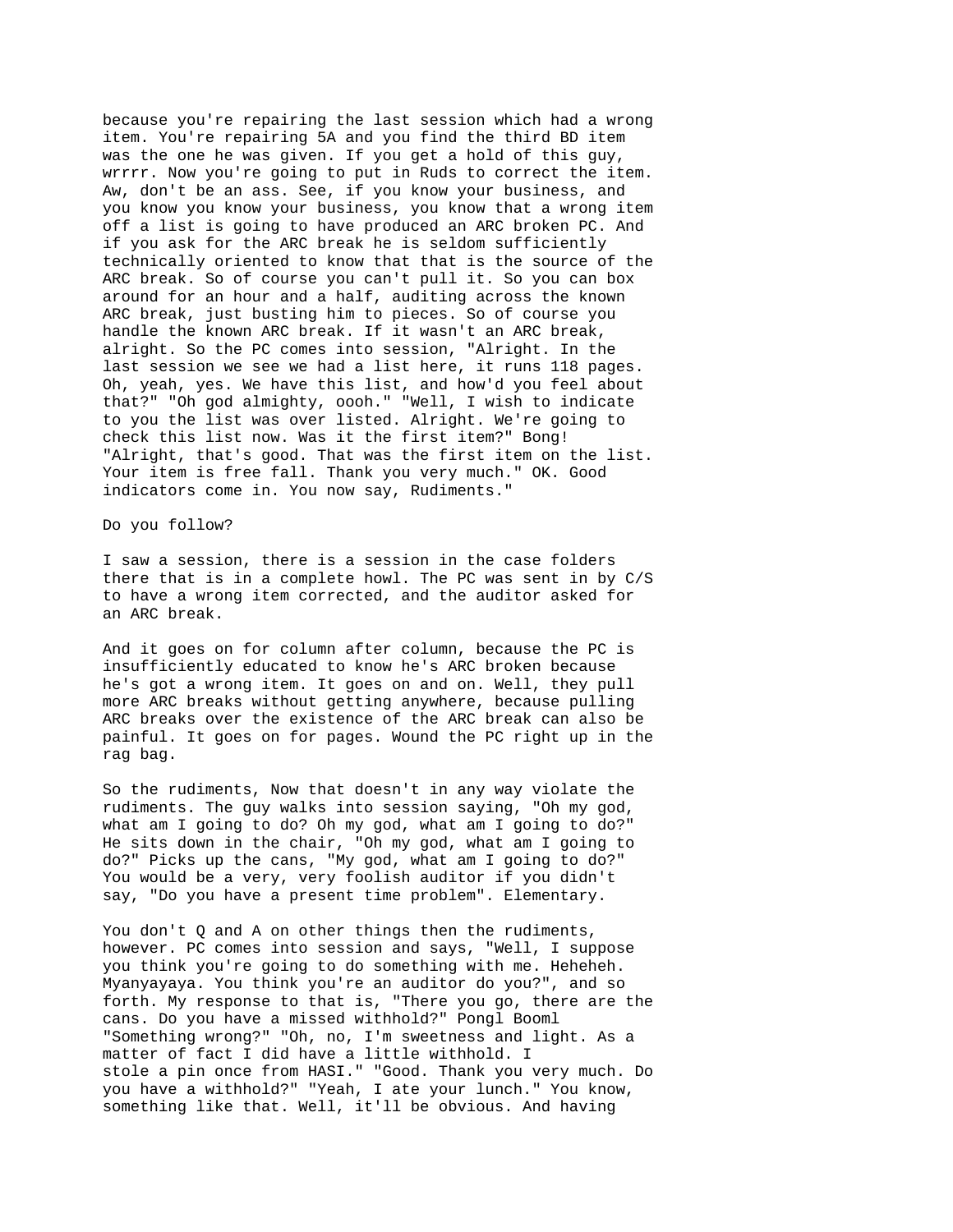handled that one, naturally then you go back through your actions.

Now this is an auditor who knows his business. There is a folder that runs like this. "Do you have an ARC break?" "Yeah, they're doing us all in. Everybody's caving us in lately. We're sure getting shot down in flames," and so on. "I'm really ARC broken about it. Boy, what they're doing to us." And the auditor, like a god damned fool sat there for the next I don't know how long, continuing to ask for ARC breaks, and finally finished up the session asking for ARC breaks because he couldn't clean ARC breaks. Well it was very remarkable. He couldn't clean up ARC breaks because the PC didn't have one. The PC had a missed withhold, and was calling it an ARC break. And he'll notice in the old bulletins and so forth, says very often it occurs that when you have an ARC break it is really a missed withhold. The one thing I had a hard time teaching Class VI students way back when, was that they don't accept everything the PC says in violation of tech.

He says, "Oh, they're doing me in, and all that last auditor, he cut my throat from ear to ear. And that is all bad. Yes, I have a terrible ARC break, because everything... they're doing me in, you see. And they're really pretty nasty to me. And that's off pmfodf fddouf, gobbldy, gobbldy, gobbldy, gob." Critical, missed withhold. Pcs, inevitably because it's more socially acceptable, will call a missed withhold an ARC break.

So, if the ARC break doesn't clean he's got a missed withhold. Very simple. But it isn't something you wreck the PC with. All of this is... We're traveling now in auditing, and a couple of thousand miles an hour at least. We're not traveling with that old fan job, Piper Cub fan job, anymore. Don't you see? If you know your business, it's, "Nya, nya, nya." "Now good. Do you have a missed withhold?" Zoom. "Thank you very much. Now, do you have, that's clean, do you have a missed withhold? That's clean. Good. Do you have an ARC break? No, that's good. PTP? That's fine. Alright." Didn't F/N? Green form.

Now you've just asked these four questions, so are you a live being or a fool? Are you now going to ask those same questions again on the green form? All you're going to ask about is environment, you having trouble in your environment. And then you're going to bring it down to overts and motivators. Because you just got through covering them. Do you understand? And you get down the line and you suddenly find out that this PC has had an overrun. And you straighten up the overrun. And the needle flies. Good. Now you can get on with what you were supposed to do in the first place. That's the way it goes. With speed. It isn't any fumble-bumble stumble-bumble. "I wonder whatts wrong with this PC?" If you ever think that thought as a case supervisor you're an ass. I can tell you what's wrong with a PC - he's humanoid.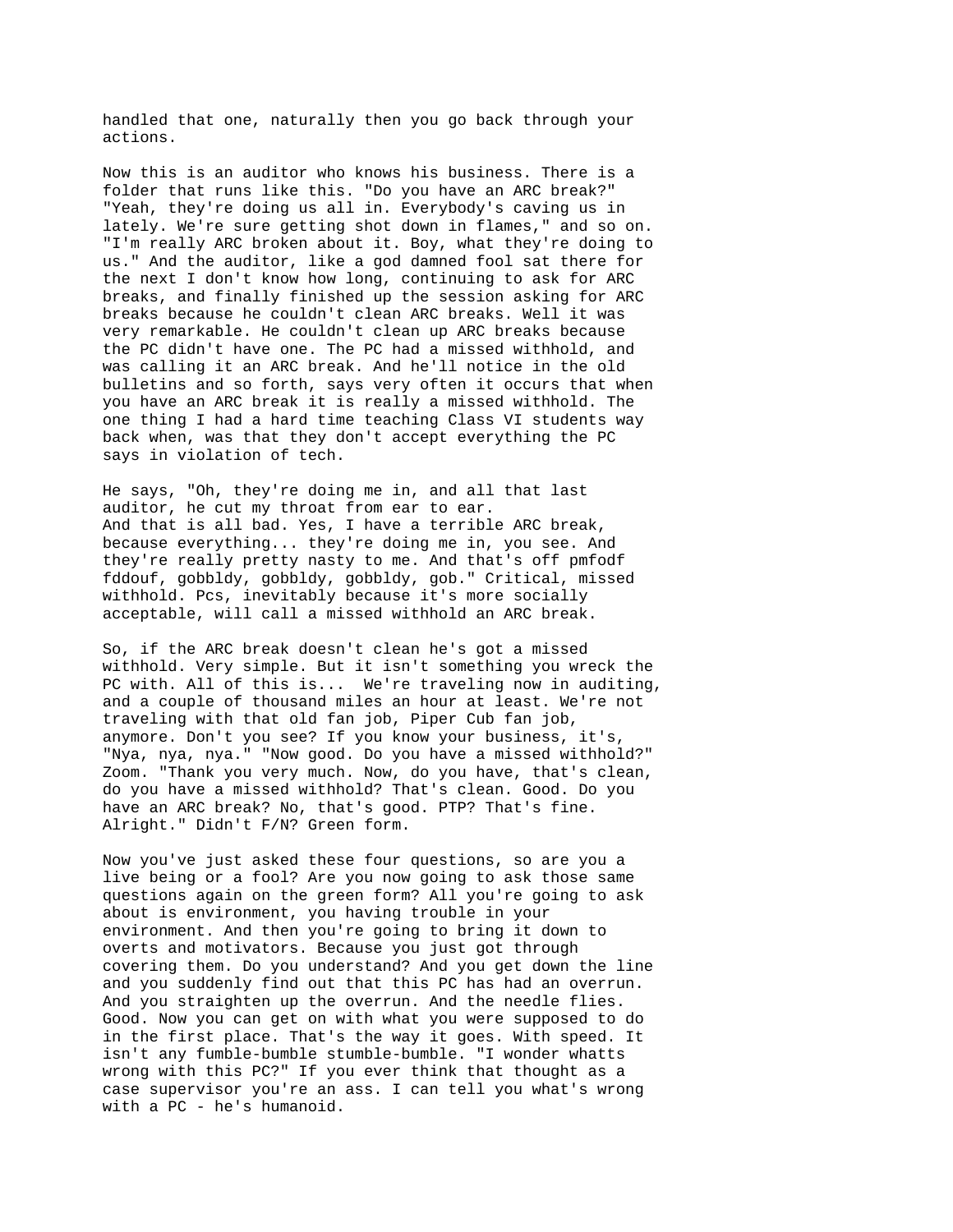That question's answered, don't ever worry about it again.

On diagnosis, if you want to use such a word, the PC is as he is because he hasn't made the next Grade. Now let's set him up and correct any earlier errors, so that he can make his next Grade. We don't go into a figure-figure because he's got a pain in his side.

PC comes in, he says, "I have this awful pain in my side, oh terrible pain," so on. He's just a walking invitation, boy, for you to go kooky. He's issuing an engraved invitations to the examiner, and everybody else connected with it.

The two things that can be wrong with him are, the auditing he's had needs correcting, or he should be on the next Grade. And that sure requires a hell of a lot of you as a case supervisor, doesn't it?

Honest. Papa'll spank you if he ever catches you pulling this line. "Well he's got this awful pain in his side. I wonder what it is." I can tell you what it is. It's either the living he's had or the auditing he's had isn't sitting well on his reactive brisket. Which can be corrected... He should be doing the next grade. It's always the next grade. That's all the think you do. You can know more doggone things about PCs.

You can run a complete intelligence service on PCs, you know? They are this and that, and a woffa-woffa-woffle. Well it does you some good. Don't think that it doesn't. It does you some good. Because it tells you what you just solved. You don't have to know what you're trying to solve before you solve it.

This fellow was a hop head, bank robber. Spent the first five years of his life in a cast. His uh,... Do you see? Was a premedical school student and was expelled, uh so forth and etcetera, and etcetera. And for twenty two years studied yogi. See? And you've got this list, see. And you say, "Wow." See? And by the time you get him up to Grade IV he's flying, and you say, "Boy, look what I did." That's actually most of the use of it.

You can get this kind of a situation, where you know that the PC is Lithuanian and doesn't speak English, and has been audited by a Dane who didn't speak Lithuanian. Your problem as an auditor is to find, is to find a Lithuanian auditor. Your problem as C/S is to find a Lithuanian auditor.

I've had that here the other day, had that here the other day. Managed it too. We were embarrassed one time, along side of a dock somebody'd been handing out hand outs, talking about Scientoiogy. And some guy showed up and he wanted to be audited on his Grade processes. And he only spoke one language. Actually, I think we did get him some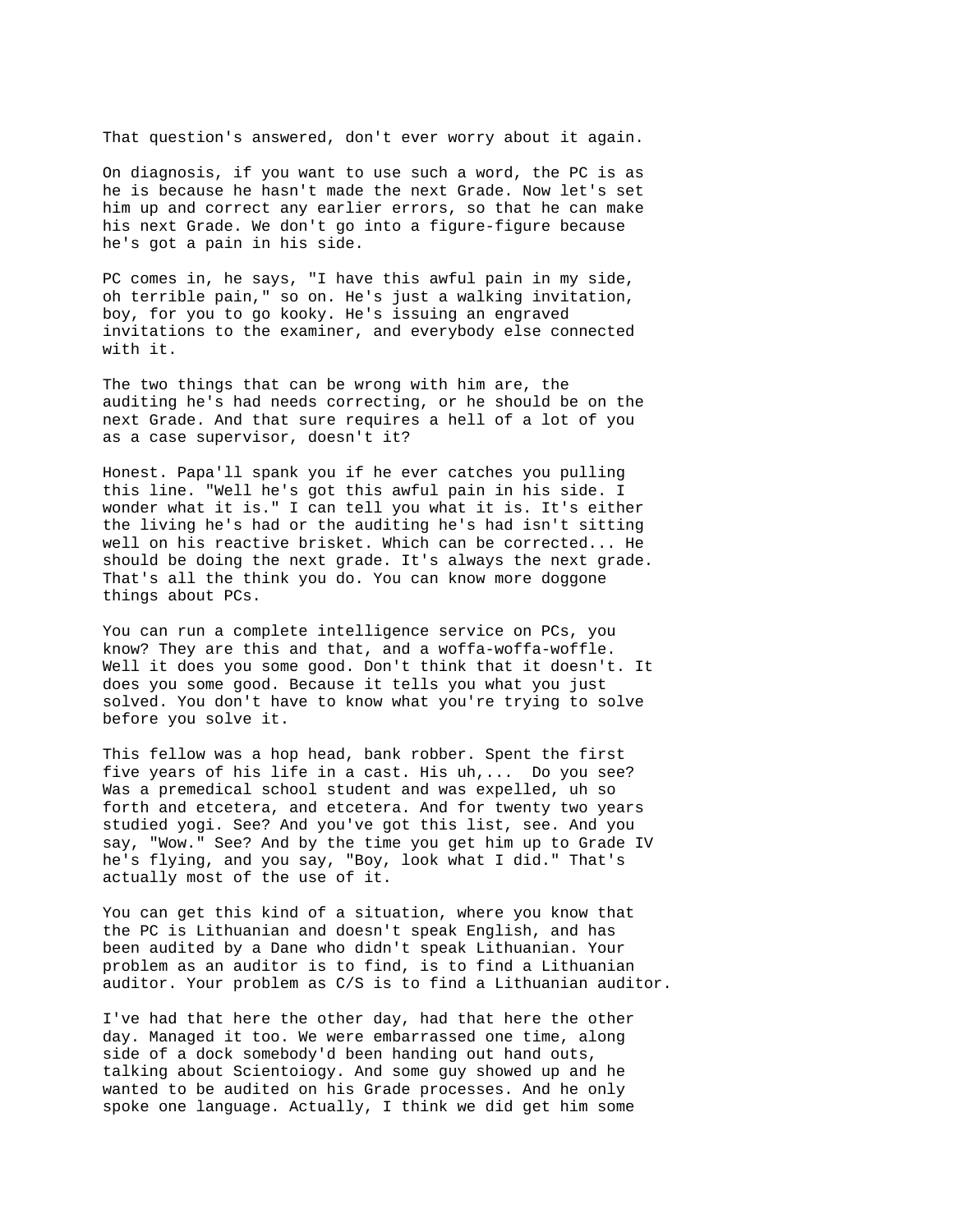auditing on his Grade processes. He just showed up out of the blue demanding his auditing. Couldn't speak English, nothing.

Recently, recently you talk about standard tech and the quality of auditors, and so on. We had an auditor who was absolutely the world's most experienced killer. This auditor was a Class VI, but had never audited anybody with any great degree of success, and had in the main neglected one certain an especial PC. And this PC had been especially, he wasn't a PC even.

He had never been audited. He was the one who had given over all the money for all of her training, her Grades, everything. But she had never paid it back with a single Grade. So she was asking some favor of me, and I said, "Yes." And at that moment she was balled and chained on the whole subject, some of you are liable to take that literally, it was actually only forbidden to leave. And I said, "You, for the first time are going to really learn what a Grade process is. And you're going to run every single one of those processes, and you're going to run them perfectly, and you're going to produce results. Because as of this minute you have no certs and awards of any kind whatsoever, and you get 'em back just as fast as you put that PC together. Each Grade he makes you get your cert back on that Grade." Took him all the way through to Power, the guy was absolutely flying, you couldn't recognize him at all. It was almost over her dead body that she'd do this. She didn't like him, I think.

But all of a sudden he made it all the way. She made it all the way. All came out right in the end. She wasn't auditing on her own determinism. (Laughs) That's how exact and good standard tech can be. It was quite remarkable. It was a remarkable feat. It's much more than I tell you in just this little thing. It was a win of years' duration. Years' duration. It's great.

Now what did she have to do? She had to do exactly nothing but exactly what I told her to do, and if she so much as wiggled her little finger, god help her. And even though she was unwilling to audit him, even though she didn't even like the guy, even though so on and so on, it all came right on up the line.

Therefore, the processes which you're using can easily, easily, easily bypass mere objection.

You see, you're not dealing with 'Let us assume the ibis position'. You are not dealing with 'If you take a vitamin a day the dogs will go away.' You're not dealing with a bunch of old wives' tales. You're dealing with something that is a hot as a ninety foot circumference buzz saw. You got to learn how to run this buzz saw, 'cause it'll go right straight up the line. You don't monkey with this buzz saw. You do exactly what the buzz saw says. And if somebody under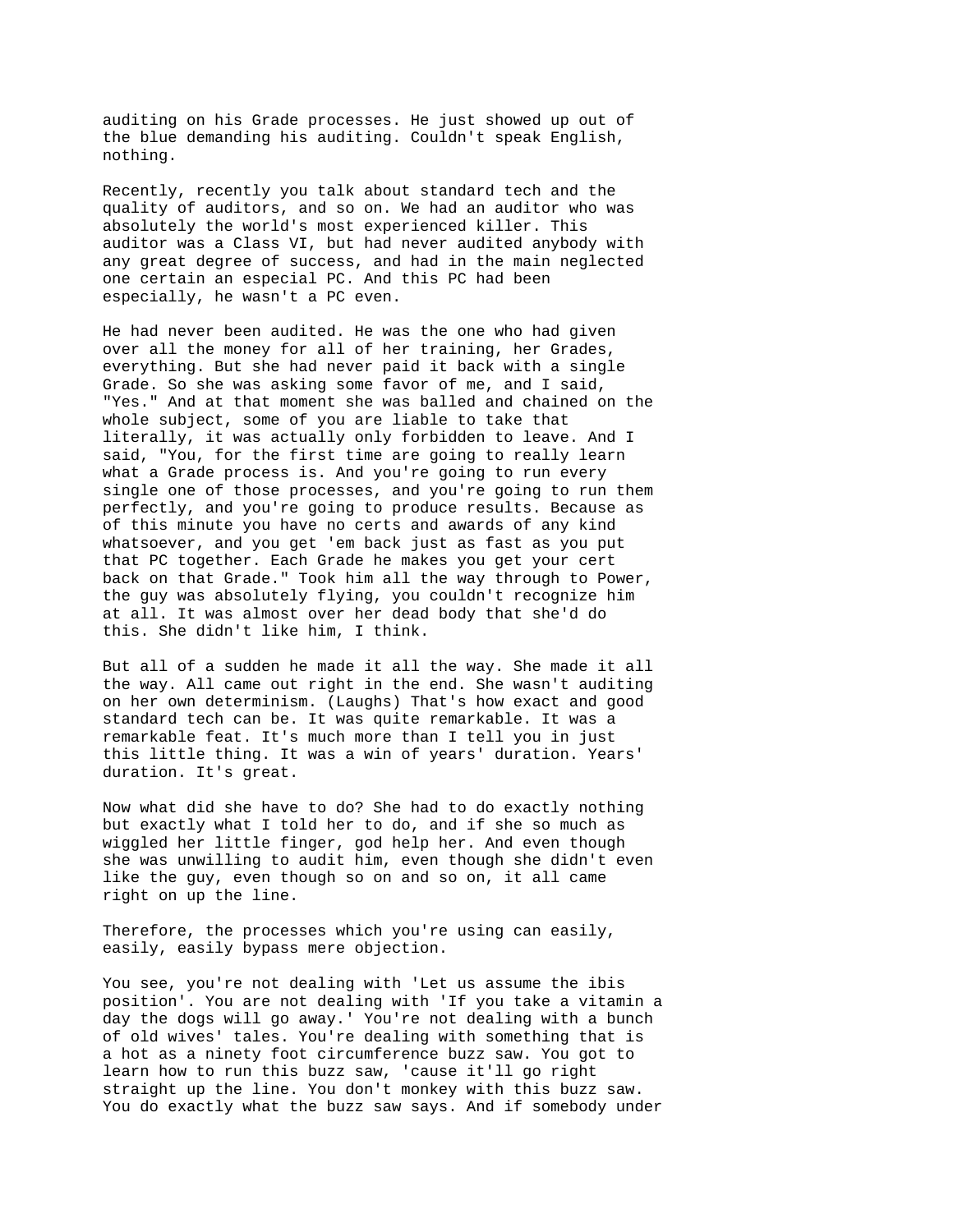your direction doesn't do what the buzz, what you say, and does something else, well you just turn the buzz saw in to hLm a little bit sideways. You make it go. You make it go right. And it will go.

You can make it go right in the most impossible situations you ever heard of, as long as you keep the guy right on the main highway. You've got channels and edges on that road. He can't go into the ditch. You mustn't let him go into the ditch. There is an infinity of ditch to go into.

There is only one road.

So therefore, the approaches to a session are simply the approaches I've been giving you.

There aren't other approaches to the session. You really can't audit covertly.

Wawafafaawagaaw. I can give you an infinity of other circumstances. These are the things which you handle with a session. And you don't go anyplace with a session unless you've got those things handled.

Now the Grade processes you go up the line through have just about as much choice in wording as though they were branded four feet deep on a concrete wall. There is no variation.

Not the faintest variation. Clearing the command, the exact command, the exact administration of the process, the exact end phenomena. It is a drill of tremendous precision. And that is what you're leading up to when you get those rudiments in, and so forth. You're leading to this moment, where the next Grade is to be done.

And then you've got him all set up, and you do just exactly that. You tell him what it is, you clear the command, you get; make sure that he knows the command, and polly-volly. And he goes on through. He doesn't miss.

And you fumble-bumble, "I wonder where the, where is the trim knob? Where's the directions for the E-meter? It's HCOB, let's see, the Grade Chart. What are the commands for Level 1?" and so on. "This meter's terribly... new meter... just take me a... I've seen it on the... " He won't go up the highway. Any fumble-bumble at all, any slightest, any slightest wiggle-woggle and indecision and have to think to get the datum, and, and so forth, it... There is goes.

You haven't got it. I mean they're... Not it, you haven't got the session. You haven't got the preclear. He didn't go anyplace. You got it?

It's like a marksman. Marksman, he's trying to find the trigger on the rifle. "Where is the trigger? Where's the trigger?" You think he's ever going to hit any bulls eyes? No.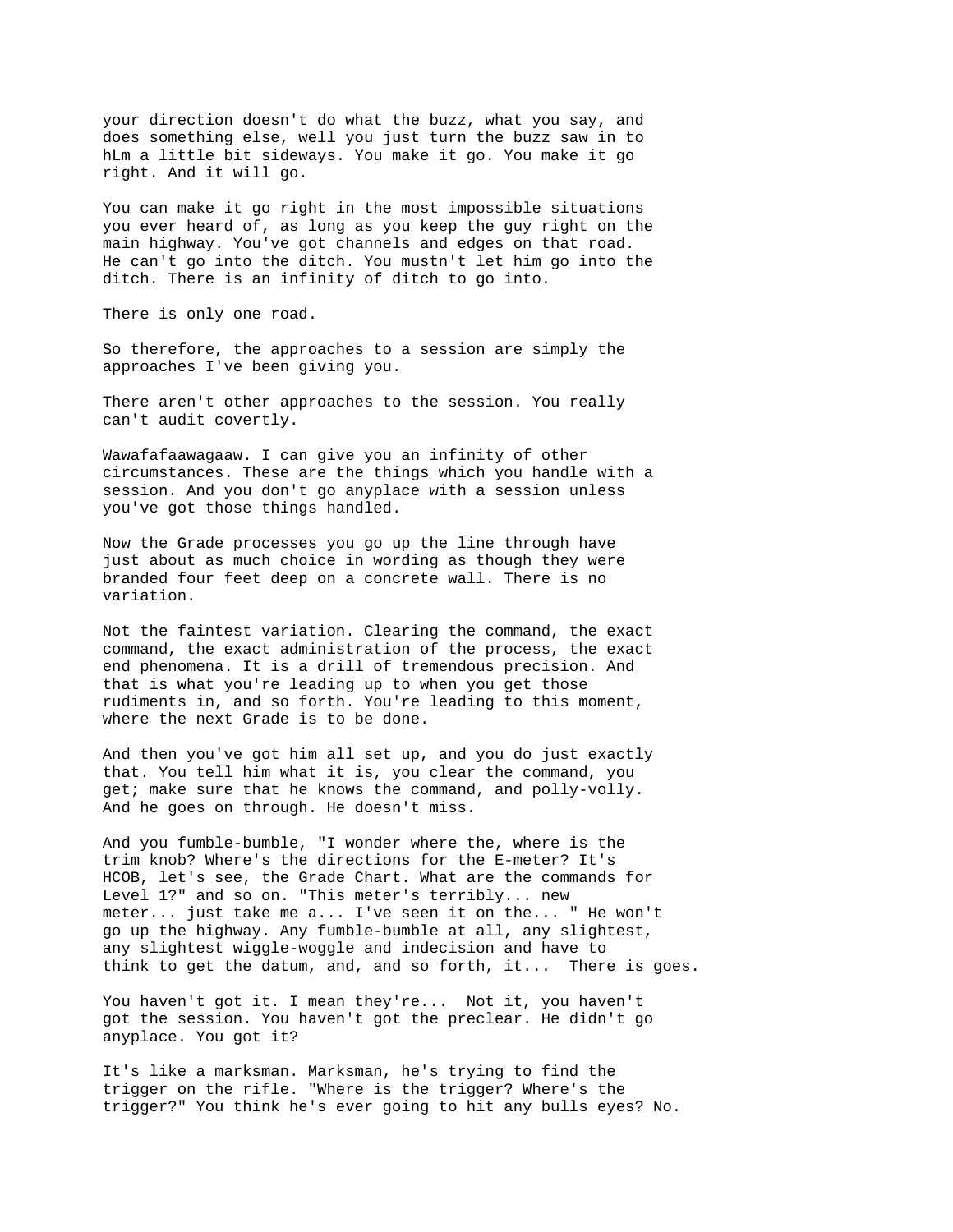So, here you have the variability of the rudiments. The variabilities involved in setting up a case. The variabilities by which you can run a green form, or run an L4A, or an L1. And in each of those you just get the thing done, somehow. And the rule is uniformly, it sets itself right by itsa or it goes earlier.

You can, on such a thing as L1, indicate the BPC. Reads. You can indicate the BPC. But you would be a very foolish person indeed to be indicating the BPC on something you didn't know what the PC had just read on, 'cause it might be a false read. You always have to find out what it is, which is itsa. Now you could indicate the BPC in the matter. Now that, that would take it out of the line.

You can indicate the BPC very complexly. There's an old bulletin there that tells you how to indicate BPC, oh my god. It's perfectly OK to do it that way. But that's that body of auditing.

Now those are the body of auditing of repair. Now you also have to know what the process was to know what you are repairing. See? Now that is working with the PC to set it right. And that is usually a backwards look, and you don't do review actions to get case gains. Only one thing to the contrary, and that's OT4. It is now a review action. Because the whole rundown, it can get so damn many gains for the guy, that there have to be done at OT4 before he starts OT5 that it's just a review action now. Only it's really not a review action, it's sort of a tech action.

But you start sending people to review, it's because they can't get on the next process. "All my life I've had this heavy feeling in my stomach." Well you send the guy to review. Why? Is anything wrong with his auditing? No. There's nothing wrong with his auditing. What's wrong with him is his stomach. Well does that mean Scientology won't handle things like this? Yes, Scientology'll handle things like this. It'll handle on the next Grade or two. Sometimes it handles on the next Grade, and then, then drifts sort of back, and then two or three Grades later, or sections later, all of a sudden he runs into it head on, and it does solve then. For god's sakes. See?

But you're not auditing the significances and peculiarities of individuals. These are infinite in number. You have the main road. Why are you running up and down these little side paths? Any of the Grades will handle anything, so to hell with it. I mean, walking up the Grade line will eventually handle anything. But anything. You don't have to have a process that handles this, and a process that handles that. Don't get yourself associated with a little doctor that has a little pill case. There are pink pills, green pills, orange pills and blue pills. Now if the individual has a toothache you give him a green pill, and so forth, waffa, waffa, waffa. Well you're not in that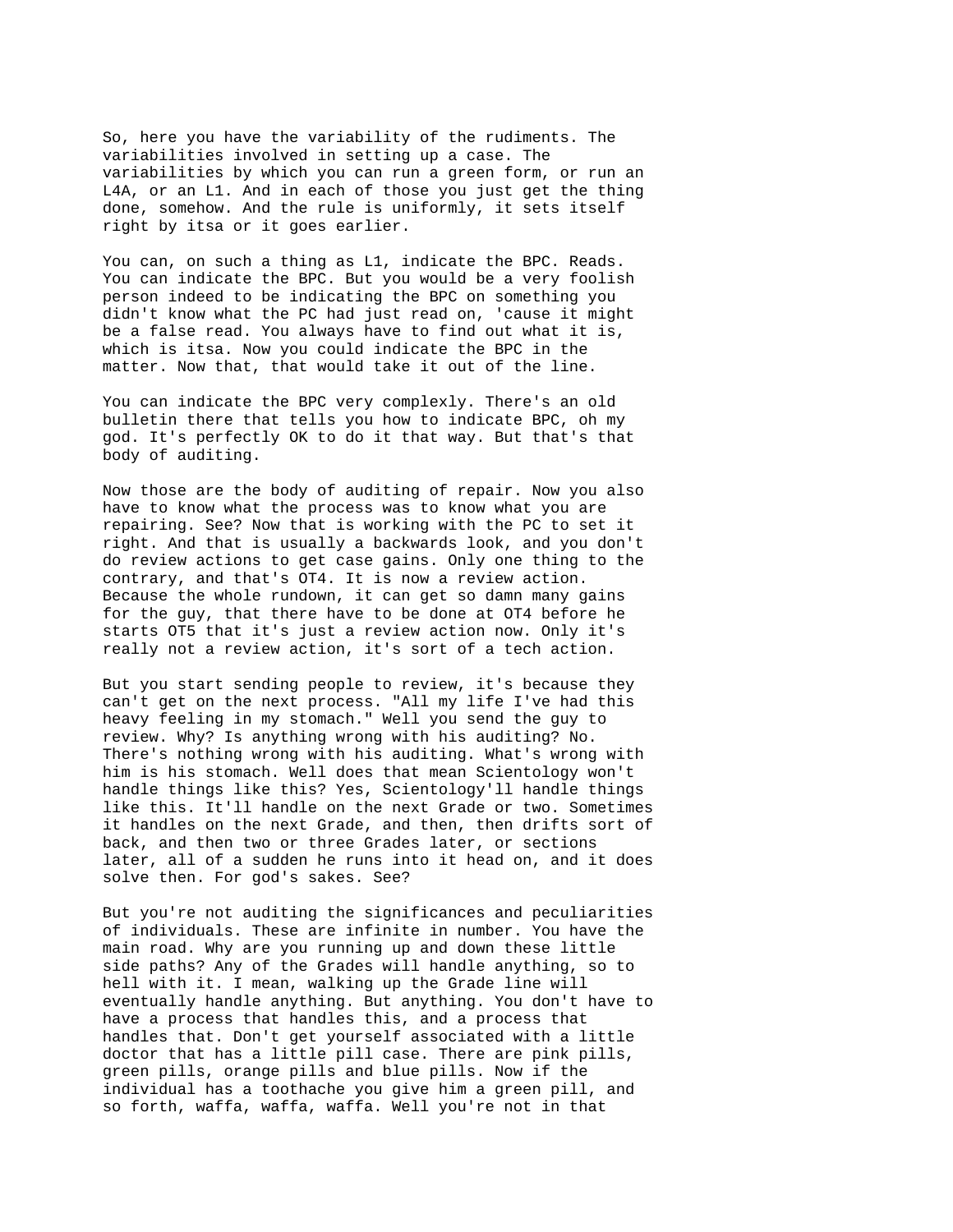business. You're not in that business.

Well there are undoubtedly processes which might do him this and that and the other thing, you could straighten this and that and the other thing out. But the truth of the matter is, on your main line of auditing, on your main line of auditing, it's always a Grade action that handles the PC.

Now there are certain actions that run through the entirety. One, secondary running, engram running, and ARC breaks, also missed withholds and also PTPs, run all the way from a hundred lifetimes ago to OT8. Those processes still remain valid. Still remain valid. Well the faults I find with Scientologists is they very often will see somebody fall on his head, get run over by a truck, and do some kind of a light touch assist and say "That's that." And then wonder why the guy is limping. And then they sort of say, "Scientology doesn't work." Man, I've got a word for you. That auditor is afraid of work. Do you see?

An engram could be run at any time, but then, this isn't a review action, it comes under the heading of an assist. It's engram running as an assist.

Now you say, "Well god. If engram running can be done as an assist what couldn't you do?" Oh, yes, that's right. You can always run an engram, you can always run a secondary. I don't care where the grade is, but I got news for you. Know how to run it. Know how to run engrams.

The funniest thing, engrams don't run if you don't know how to run engrams. I get so disgusted looking at somebody who allegedly knows how to run engrams. Or, know how to run secondaries. This is an actual one. And he says, "Recall a moment of loss. Recall of moment of loss." And I looked at the thing and I said, "What the hell were you doing, what were you doing in this session? What were you doing? What, what the hell was going on? What, what, what, what is this? What's this?" "It was running a secondary." Suffering Godfrey, if that's gotten into the line up. Holy Christ. Now you see, the truth of the matter is that you can take a thing like a secondary, which is in present time, near present time, the individual's got all of his restimulators for it, and you can key it out to F/N (snap), just like that. And then the person walks around the corner and meets Joe, who is associated with it, and it keys back in, just like that. And then you can, as an auditor, give the guy a slight recall of it and it keys out to F/N, (snap) just like that. And he can go around another corner and he runs into a restimulator of it and it thump, back in, just like that. And you can just keep this up.

Eventually it'll wear out. But I call to your attention that it is about the slowest possible method I know of, of running a secondary.

Now I have had to pick up two cases. Two cases who in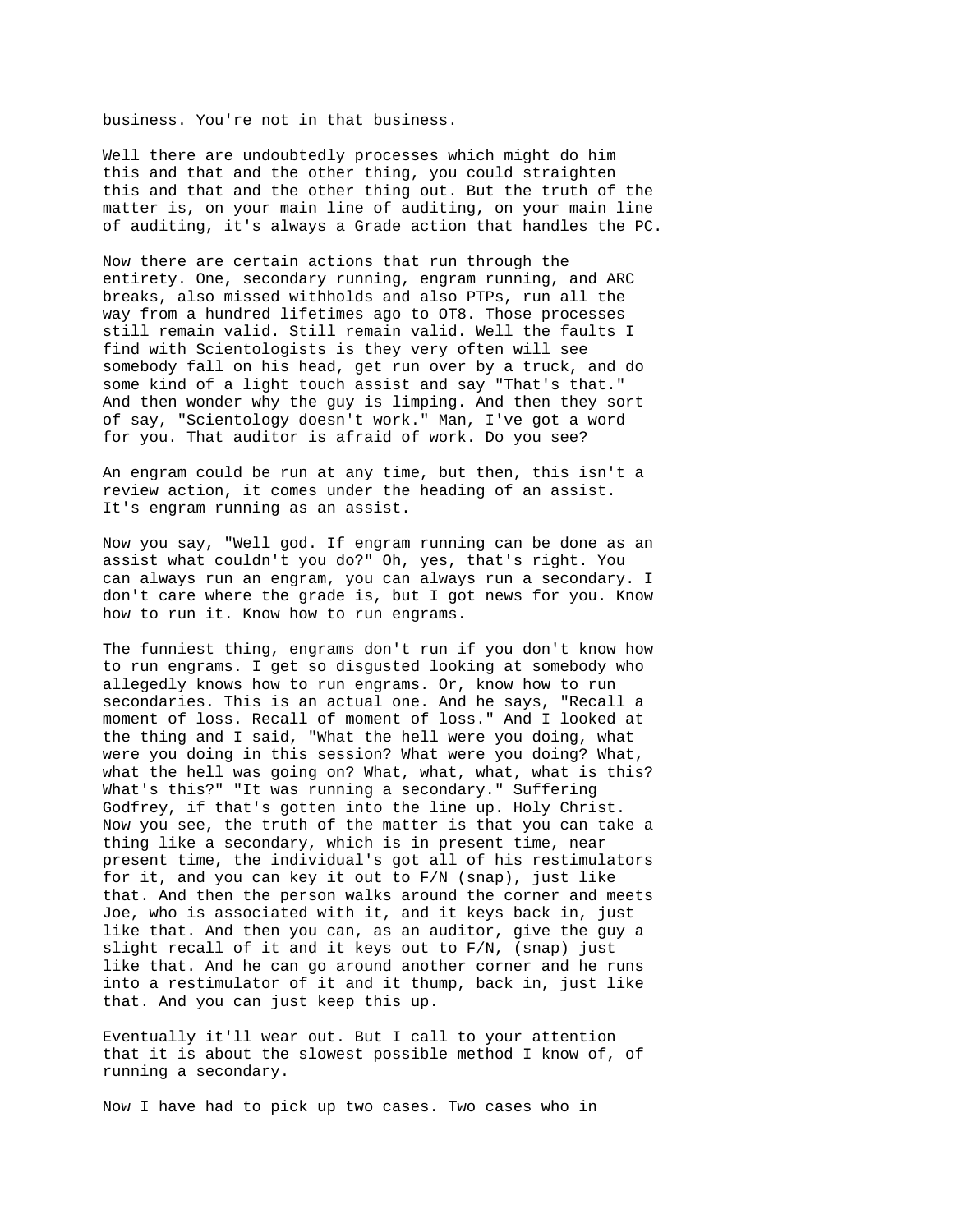actual fact were severely, severely bogged on an assist level of secondary and engram running, that auditors had stood right in front of them, sat down in the auditing chair, asked them what it was all about, and the individual is all boggled up. It comes under the heading of secondary can make somebody so depressed that they feel physically ill. They feel old. It's a peculiarity. - They feel energy-less and old, and used up and so on. And you're in to audit this, see, you're trying to audit this.

And you're trying to audit this. Oh, nothing flies, there isn't any reason to run anything on the thing. Why? Well the guy... she just lost her husband. He isn't even cold in the ground. And some damn fool auditor will say, "Do you recall your moment of loss", and so forth. "Yes, I guess I do." "Oh good, that F/N'd." "Oh yes, I feel much better. Yes, I feel much better." She'll feel that much better for the next ten or fifteen minutes. Don't you see? What you have to know is the mechanism of release. And an auditor that does this sort of thing's a damn fool.

Now a good auditor would say, "Now wait a minute. This character's, was doing all right, really fell on her head," you understand I'm talking to you about an exception from grade auditing. These are the things that can go the whole line, see? But what's messed up? Life's gotta be corrected. See? Some; it's gone this way in life. See? There's been a life intervention of magnitude that has driven this person off. And you can get the idea that if the cannon ball came along and blew off your PCs head, he wouldn't be able to make the next grade. He wouldn't be there to hold the cans. Well, I'd say at that exaggerated level it's the same thing.

When a person was an innocent bystander, and all of a sudden, why they had this big secondary occur. Bombo. Big loss of some kind or another. And I've had a good auditor, a good auditor, if he was on the ball and he knew his business and so forth, he wouldn't ask questions about this, or something like that, he, he would know this and the C/S would be informed she just lost her husband. And the C/S would say, "Alright. Get in your Ruds and run the secondary of death." Only please, that would be "run the secondary of death." Run it.

Run its "The first moment he enters the incident, What is the duration of the incident?", and so forth, "When did you first hear in the news of the subject?" You know? Bong. "What is the duration of the incident? Alright. Move through the incident... " And so on. Just like it says in the handbook. And you go through it and through it and through it and through it and through it, and you spill a few gallons and quarts of tears, and misemotion comes up. There's such a thing as a fear secondary. "I was terrified." the guy was terrified. He's been in a state of shock, he's dead white ever since. He can run a terror secondary. Perfectly easy to do this. But life has knocked him sideways, you can put him back on the line.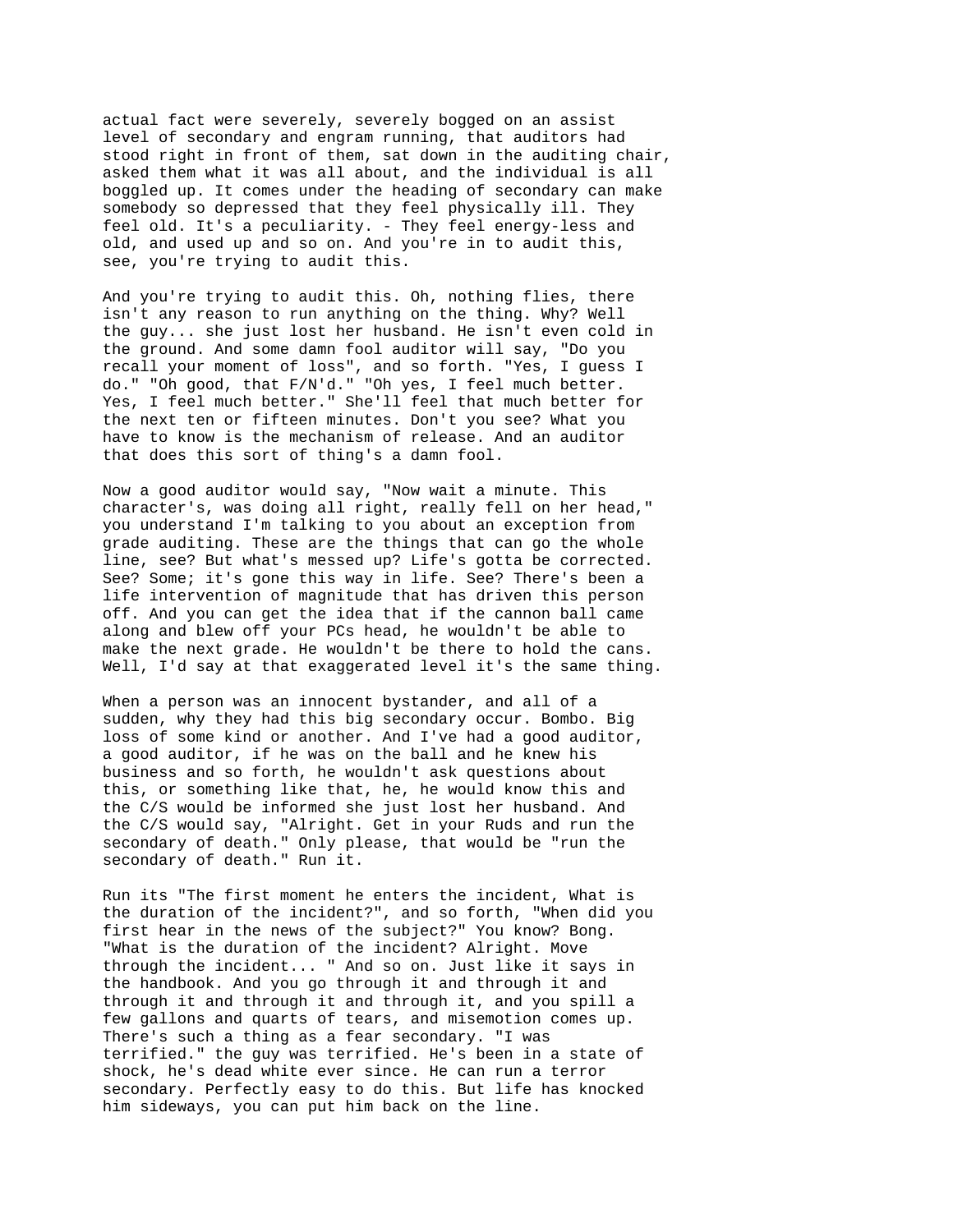Alright, he didn't get up high enough to get his grades fast enough in order to keep life from knocking him in the head. And to this degree you can give him an assist, and straighten him out.

Another person was given an S and D, and I don't know what all, to straighten out a severe illness. I got a hold of the PC, found the pc'd been ill, asked the PC what's she been doing, told me at once. Ran him to the first moment of the incident, ran him through it, zoom, zoom, zoom, zoom. That was the end of the illness. And one of the, one of the lazy part of this problem, however, is do you know it can take nine hours to run a secondary? It can take ten or twelve hours to run a real engram? You only run it to F/N, of course. But running it, it doesn't just key out. It erases. You are now dealing with the category of clearing. You're erasing the engram. You're erasing the secondary. That's different.

Alright, I'll give you the circumstances. This is an assist-type action. The individual was doin' all right, they were gain' on up the line, and they stepped under a truck. Now you've got to get him back on the main line again. How do you do that? Well, you can give them a contact assist, taking him to that place. If it is necessary, to where the accident happened and make him touch that place, and so forth, with the part of the body that was hurt, touch the object that hurt them, and work on it on a contact assist, just directly, one right after the other. Always the best type of assist is that contact assist, and the somatic runs out. You wait for the somatic to run out, and so on. It runs out when it runs out, and bang, that is it.

If you can't get him to that place, and so on, you run a touch assist. And the touch assist is run with "Feel that finger" and so on. And if the injury was very severe indeed, after you've done the touch assist a little bit later you come along and you run the engram. And that is a complete assist.

Now how come we're knocking off all of a sudden, this business of running the engram?

'Cause the person might, it might go past an F/N? Now let me assure you, you'd have to be completely ignorant of the phenomena of an  $F/N$ . An  $F/N$  occurs when the person disconnects from the masses connected with something. He ceases to make them and ceases to be there, and he disconnects from them. Alright, so he gets an F/N.

Now you can disconnect a person from his whole bank. Which is greats Which is great. And that is what is called a release. It's a release of this type, and a release of that type, and the central things you have to disconnect to bring him up the lines are the grade processes right to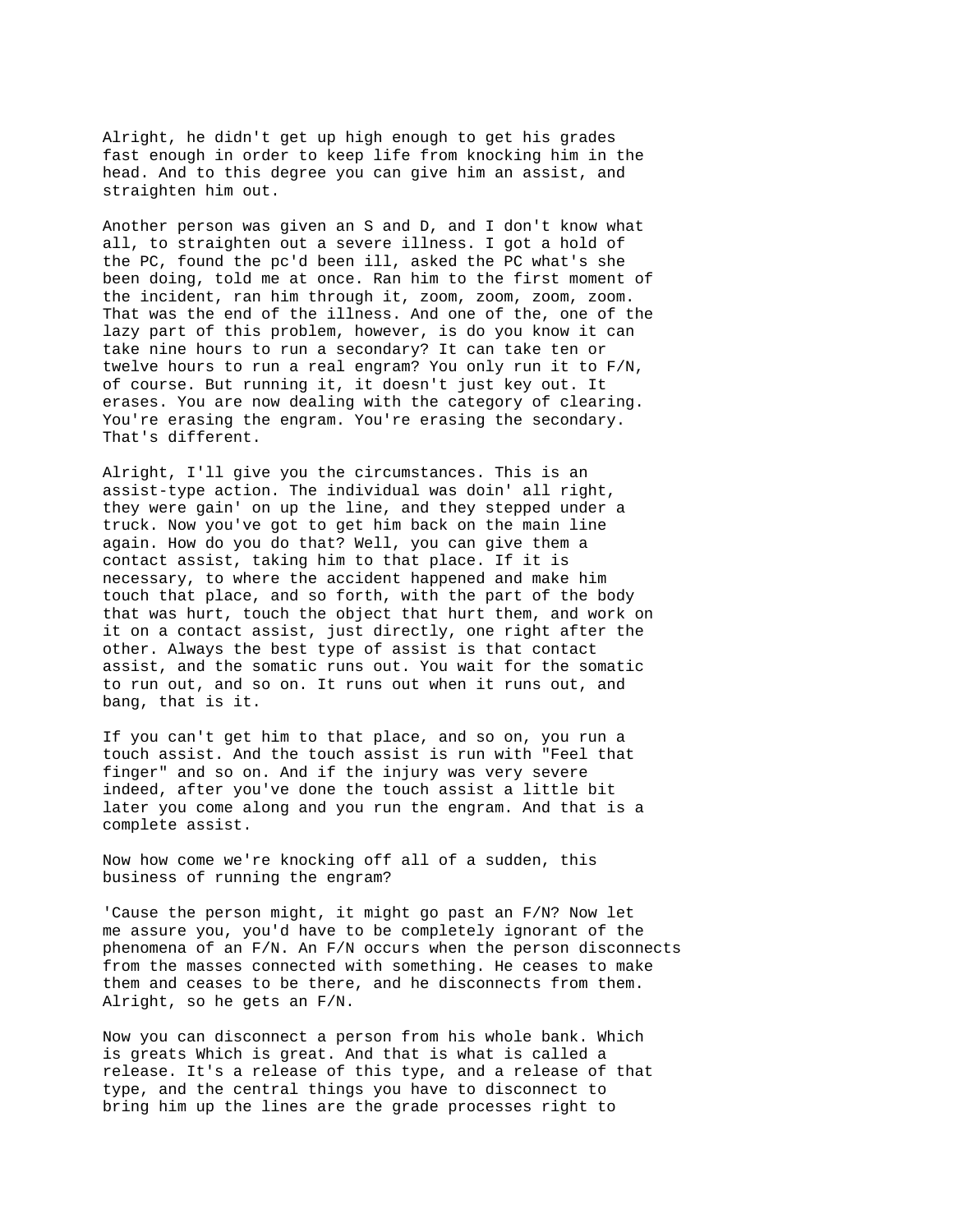five. So find out what you're doing You're just making him disconnect. That's all. The only grades that that is not true on are secondaries and engrams. You're erasing something there.

Now, he's gain' on up the line, and only when he gets to clear do you find the final mechanism as far as he is concerned, and why he's doing it. What he's doing. That isn't the end of it. But his bank at that moment, or what he knows of in his bank, goes brrrroooom! Erased, gone! Now it's the difference between this ashtray ceasing to exist, gone completely, and the ashtray simply being put off. A release is the ashtray being put away. A gone ashtray is an erased ashtray. A gone secondary is an erased secondary. So you can actually do this. You can key out a secondary, no longer thinks that kind of thing, you key out a secondary, and you can say, "Well. To key it out again would be an overrun." Oh, that's so true. To key it out before it had keyed in again would be an overrun. And to go on keying out something that has been keyed out would be an overrun. But do you know that you can key it out, turn right around and plunge him right straight into it again, and run it? Without the slightest consequences. The TA doesn't go up, nothing. The proof of the pudding of this whole thing is, what's the behavior of the meter.

Now this is the only time you can go by an F/N. That is two different processes. One, you're releasing, and the other's going to clear it. So you could get a release on this engram and then erase it. Now it'd be much to your horror if you found out, actually at the moment of release he had also sort of blown it. He had done both actions at once, then you might be a little embarrassed. But I've never seen it happen. So you could get a release on a secondary.

Alright, her husband's dead. Alright, good. Husband's dead. Now what are we gonna to do? We're gonna "recall a moment of loss. Good. Floating needle." She's saying, "Oh, thank heaven. I feel so much better." And she goes home, and she opens up her drawer to get out her powder puff, and there's his watch. Gaa! Well, your release did her some good, but she could come right back to you in session, and you could do the exact same thing as before, and get her to recall finding his watch, and it'd key out. And you go floating needle again. And then she could go home and open the closet and find his hat. And this could just keep up ad nauseas.

She could keep keying it in and you could keep keying it out.

Do you see then, such things about, the fellow has had a wreck in this car, and he drives to work in it every morning. It's repaired and he goes on driving to work in it every morning.

And the next thing you know he develops this horrible neuralgia on the side of his head. Well it's restimulated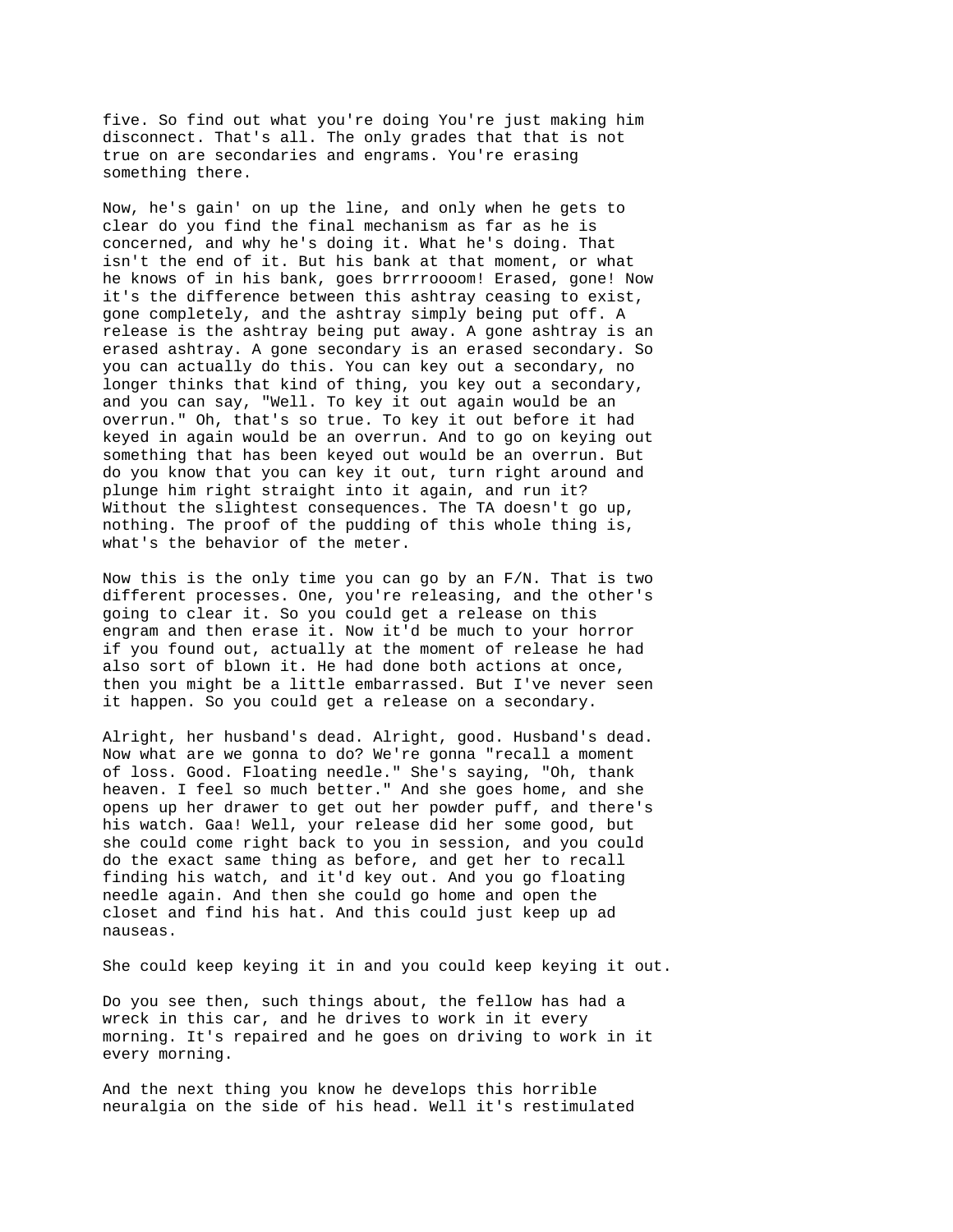all the time. Now if he drove it long enough, and restimulated it hard enough, and was in it often enough, and went past the place frequently enough where he had the accident, it would run the engram. It wouldn't just key it out, it would actually - Well, the familiarity, and so on, and would just sort of run it out.

He is, he's running through it every time he goes about anything. So gone, you know, oooh.

And then he sees a little picture go by. And then that kind of... He'll keep doing this. Do you see? Well, so you have to choose whether or not this is an assist action which is necessary by reason of the restimulators of the environment. So a person can only be released; now when he's released on communications he doesn't release from one engram. Let's look at this. He doesn't release from one secondary. He doesn't release from one specific action. He actually may very well be releasing from hundreds of trillions of years of such actions. All in an own little flicker of an eye.

Now the length of time it would take to key that back in, because he's not on those planets anymore, he's not even in that space and time. He's not even in that era anymore. So, it's a very valid release indeed. It'll take a, quite a while to key that one back in. Do you see? So, he's having difficulties with problems, and all of a sudden he has a cognition that just roars on the whole track. It isn't even that he can think on the subject of the whole track, but, he suddenly has a change of mind, concerning the subject of problems. Christ, how long is it going to take to key that back in again? Man, you'd really have to bail this guy under to do that.

Do you see? Now you see why the releases are valid, but why releasing a guy from a specific instance in an engram that has to do with injury and unconsciousness, or a secondary that has to do with loss, you see how these things differ? They differ. They differ considerably.

Now as a C/S, you are going to have this sort of situation. This individual has had something happen to him in life, is driven off the line, and you're going to have to order that the engram of it be found and erased. And you would only err if the auditor erred. Now, one of the little bits and pieces that's missing off the line is that if a secondary on the second run through becomes more solid you have to send the PC with the same procedure to the earlier secondary.

To an earlier secondary. And if that secondary, by the second pass through it, running the PC through it becomes more solid and begins to become more solid, you have to send him to an earlier secondary. The test is that is becomes more solid. And if you don't do that, and if you don't know that, you can wrap a PC around a telegraph pole. But I notice that it is missing from the rundown on engram running by chains in this Dianetic auditors' course book at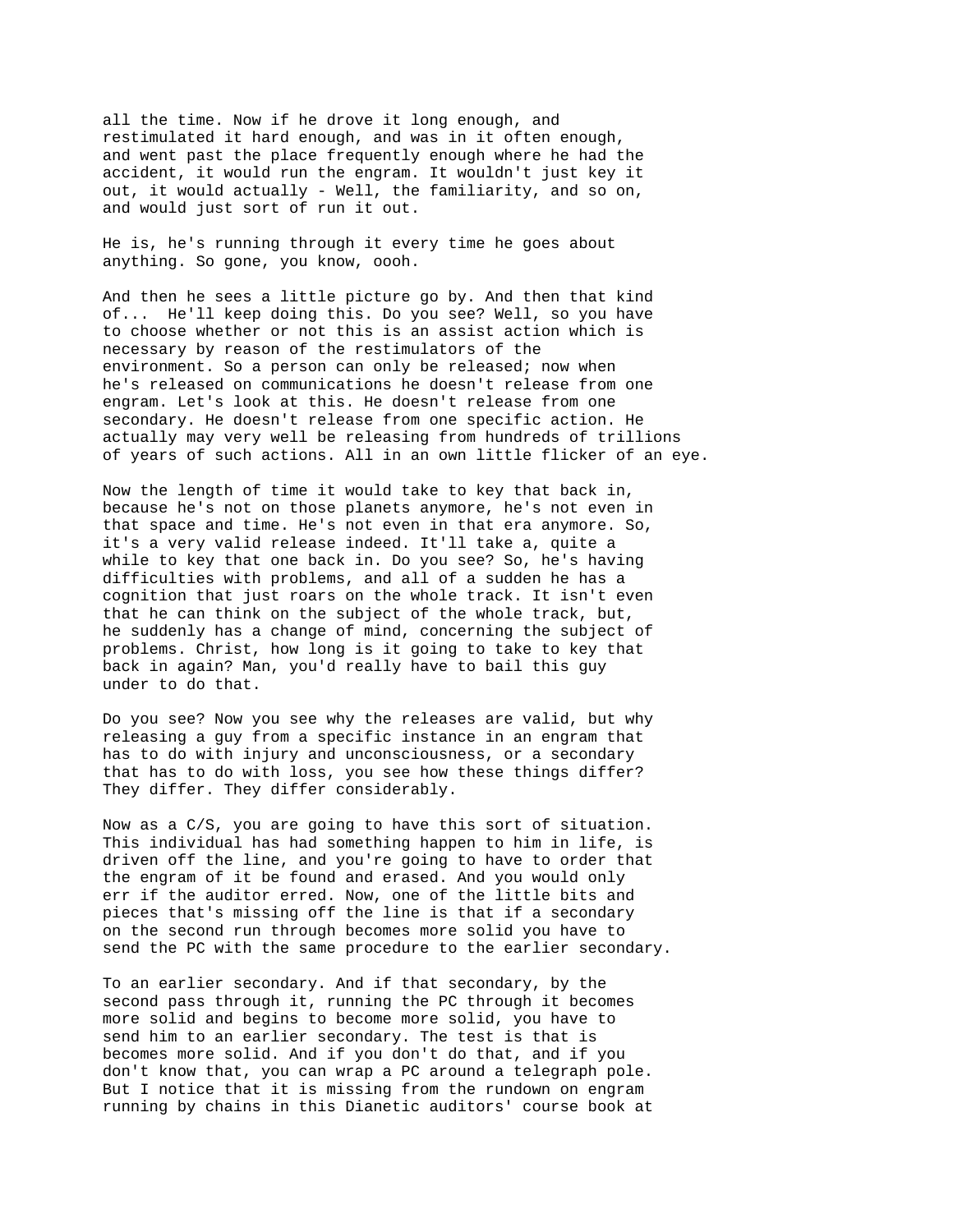this time, and it is being reinserted into the book, and is the subject of, at this moment is the subject of HCOB 28 September 68, Class VIII. I'm carefully inspecting back bulletins to find out what's been missed. What's disappeared out on the line up. And that, for some reason or other's disappeared.

On the second pass through, if it gets more solid, you go to the earlier incident. Now that doesn't mean you go from a secondary to an earlier engram. It means you go from a secondary to an earlier secondary to an earlier secondary to an earlier secondary. On the engram line you go from an engram to an earlier engram to an earlier engram, and I've got news for you, this isn't just, this isn't just for, only for your little guy who's doing an assist. This is the only way you're going to solve some section threes. And section three is going to have to be audited just that way. So you better get hotter than pistols running engrams.

A "none on three" is a this lifetime injury which has impacted all the body-thetans into one chunk. And is handled by running that engram. Loosens them all up and away they go. Now you can run three. There is no case, there is no case, there never has been a case that has none on three, that had one on three, that had two on three, that had five on three. No such cases.

There isn't any case that suddenly read the instructions and all of a sudden, whee, they all went away. And he didn't have to do anything after that. Bullshit.

So you have to know engram running. And you have to be a damn good engram runner.

Because that engram is gonna run like a bitch. You're really gonna have to have session control to handle it. 'Cause all the time pc'll be telling you, "Well I don't know why you're doing this. It's just evaluation on the whole thing, because that really has nothing to do with me." He's just talking out of the basic incident all the way. He isn't protesting the auditor, he's talking out of the basic incident. And you roll it right on down the line and smasho, bingo, thud. There is an exact rundown which you will have. Oh, looks to me like you better get very familiar with this 'ole process known as running engrams.

As far as running secondaries is concerned, you can have somebody around, and this ARC break is so thoroughly encysted in grief, and so forth, that you can key it out, and it keys in.

You key it out and it keys in. You get tired of it after a while. Run the secondary. Where is it? What is it? A person comes into session every time with a howling ARC break, in grief, and all upset. Cleaned up, and got a review three days from now. Gonna do the same thing. Clean it all up. Goes F/N. She feels great. A few days later, feels terrible, is all very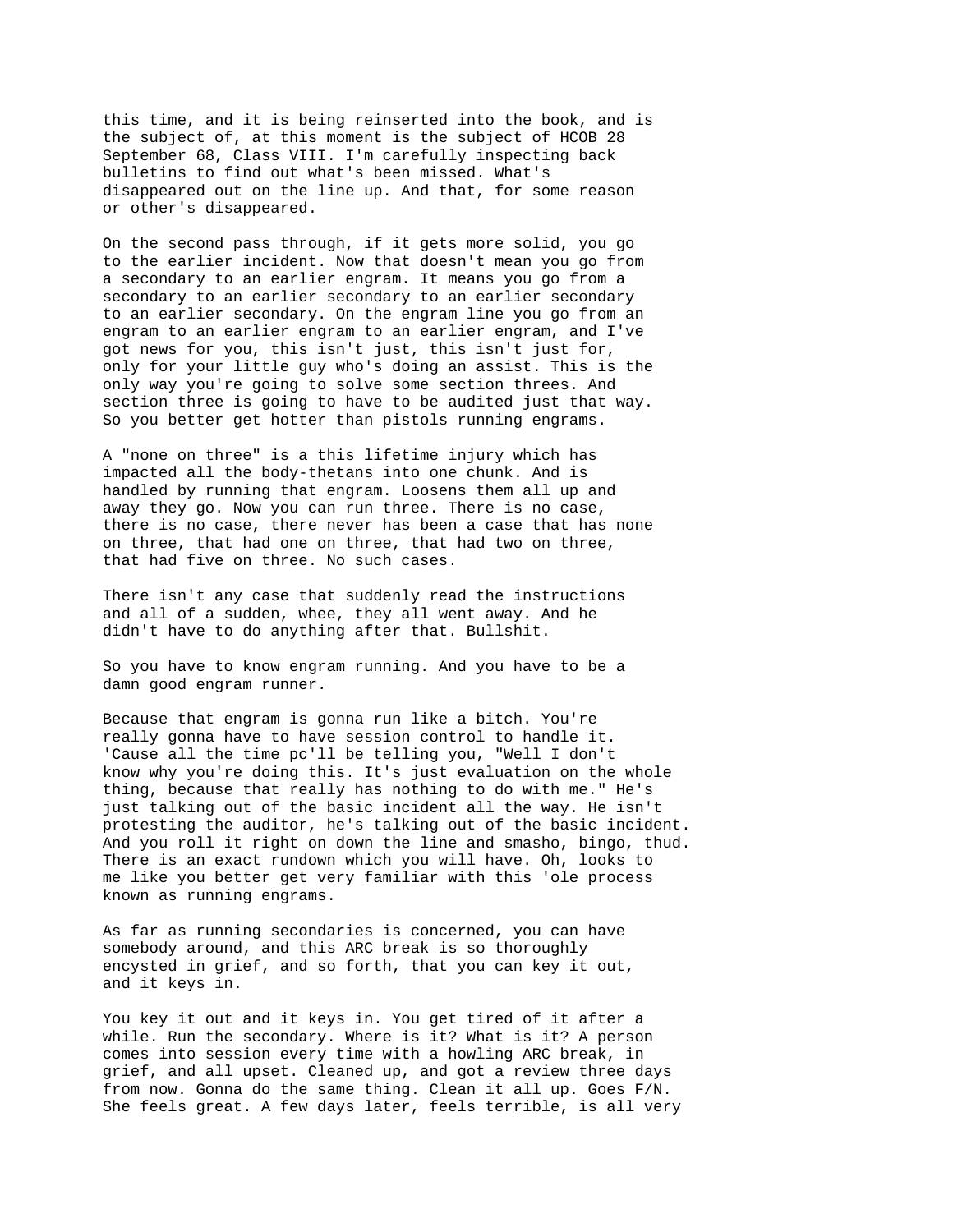sad. You look for a ARC break of long duration, you're liable to find yourself sitting there holding onto a secondary. Roll up your sleeves and audit. Why be lazy? Run it. Establish what it is. Because it won't, it'll just keep releasing and coming back and releasing and coming back, and this becomes one of these weird cases that you really can't quite do anything with or for. Don't you see? Rockety-bockety. It's one of... it's one of the types that are very difficult to do anything for. They keep getting caught up in this present time situation. But if it were out of this lifetime I wouldn't bother with it. I'd leave that for seven, eight, way up the line, see? When they can handle such things.

But you find out, two years ago she was doing all right, the case was doing all right, and then all of a sudden she vwaff, waff, waff. And there's a period there, and that has been handled before, and it's handled before, and it's somebody ran it before, and so forth. So you just roll up your sleeves and you run it. And that is the only real criticism I have of a modern auditor.

You're perfectly willing to learn. I'm willing to take responsibility for the fact that some guys hooked things out of the line up, and so on. But the one thing I can't understand why you would omit from your repertoire, would be secondary and engram running for good. Good, solid, nothing but secondary and engram running. Running 'em to free needle of course, stopping them when you get the free needle. They're gone, they're erased, naturally. You run 'em through, you get the free needle, only that time that needle, damn it, will stay free. After you've freed up the needle four or five times on the same subject I should think you'd get the word. Run it! The person's gonna keep falling on their head.

The reason why you shouldn't, shouldn't drop it out of your repertoire, if you want advertising pieces. It's pieces on whom you have run a secondary or an engram that is close to PT. Because their before and after is extreme. And he's going around looking like he was an old lady about ninety years old, and creeping about, and so forth, and he's been digged in this way ever since the house burned down and she lost her all. And people know how this character looks like.

Alright, you take this person, just run the secondary. If that one goes solid there's an earlier one with a loss. You have to run the earlier one. If that goes solid you run the earlier one.

Follow the same rules, but you just go to that secondary, get the moment of it, get the duration of it, follow it through. Brooom, brooom, brooom. Grind away, grind away, grind away, through and through and through, and spill and spill and tears and sorrow and shame, blame, regret, apathy. Through it, and through it, and through it, and through it, and through it, and through it, and... Some of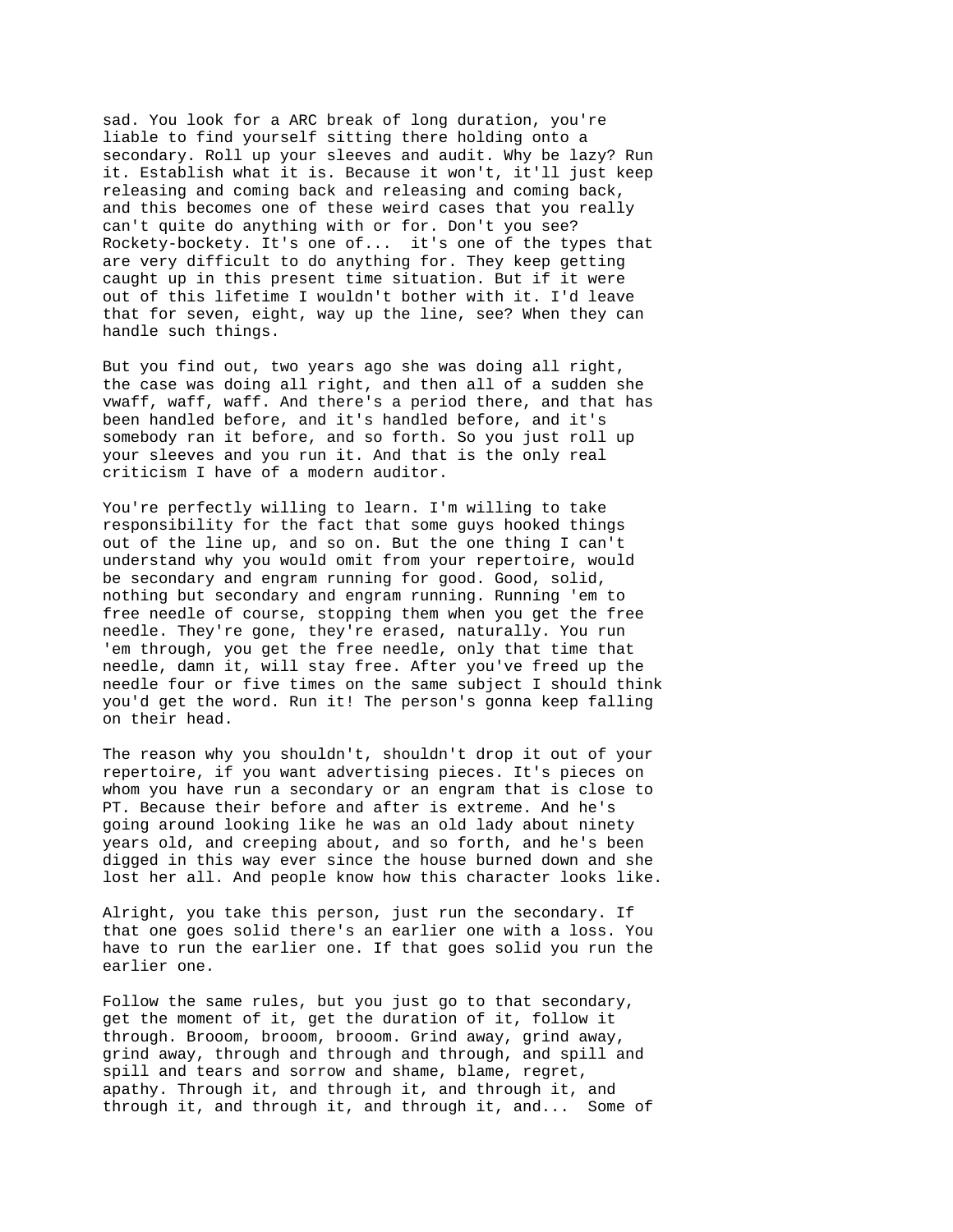these cases you wouldn't believe your eyes. You're sitting there; you're sitting there looking at somebody who looks like they're only about twenty years old.

I've seen in a person running an engram, I've seen a person running an engram. A goiter, at least six inches in diameter, recede and completely vanish with all signs thereof, within a half an hour after the engram was finished. It isn't a for every time action. But there are miracles to be found on it. There are rather wonderful things that can happen.

So you start omitting this from your repertoire, you've got rocks in your head. So a Class VIII should know how to run an engram, because there are going to be some cases you run into that won't, just won't go anyplace unless you run an engram. And there's the other little interesting thing, is you won't be able to shove anybody up through the later OT sections unless you can run an engram. They're just gonna hang right there unless you're sharper than a pistol on running engrams. But running engrams is a lot of fun. When you have a good meter, and you have the technology of engram running as it was finally developed, it's a gas. Nothing to it.

It's a ball. And it doesn't take as long as you'd think, but don't, don't be suddenly upset if it, the session, is twelve hours long.

You can break one of those sessions, but when you break the session you've got to get in all the Ruds, fly the needle again, before you start him back into it. See? You don't have breaks which go back to the same action. Every time you have this trouble with breaks, every time you have a break, every time you have a new session, you've got to fly the, you've got to fly the Ruds.

So, you have to know this sort of thing. Now, to show you how far out it can get, and so on, I don't think people today really know how to do a touch assist. I don't know what happened to the touch assist, but I was fascinated to have a whole group of Scientologists not very long ago, absolutely amazed watching me with the most intense fascination. Watching me do a touch assist. Correct and by the book. They knew that you touch assist left and right, but they didn't know any of the fars or nears. They didn't know that you followed the nerve channels. It was quite interesting. Quite interesting. A touch assist is a highly complex action. It isn't just jabbing the guy in the ribs, saying something or other. And the action is elementary, actually.

The area, the area that you're doing a touch assist from you approach on a gradient and recede from on a gradient. And if you have, for instance, an elbow injury or something like that, you would for sure go further from the head than the elbow eventually, but if you wanted to practically kill